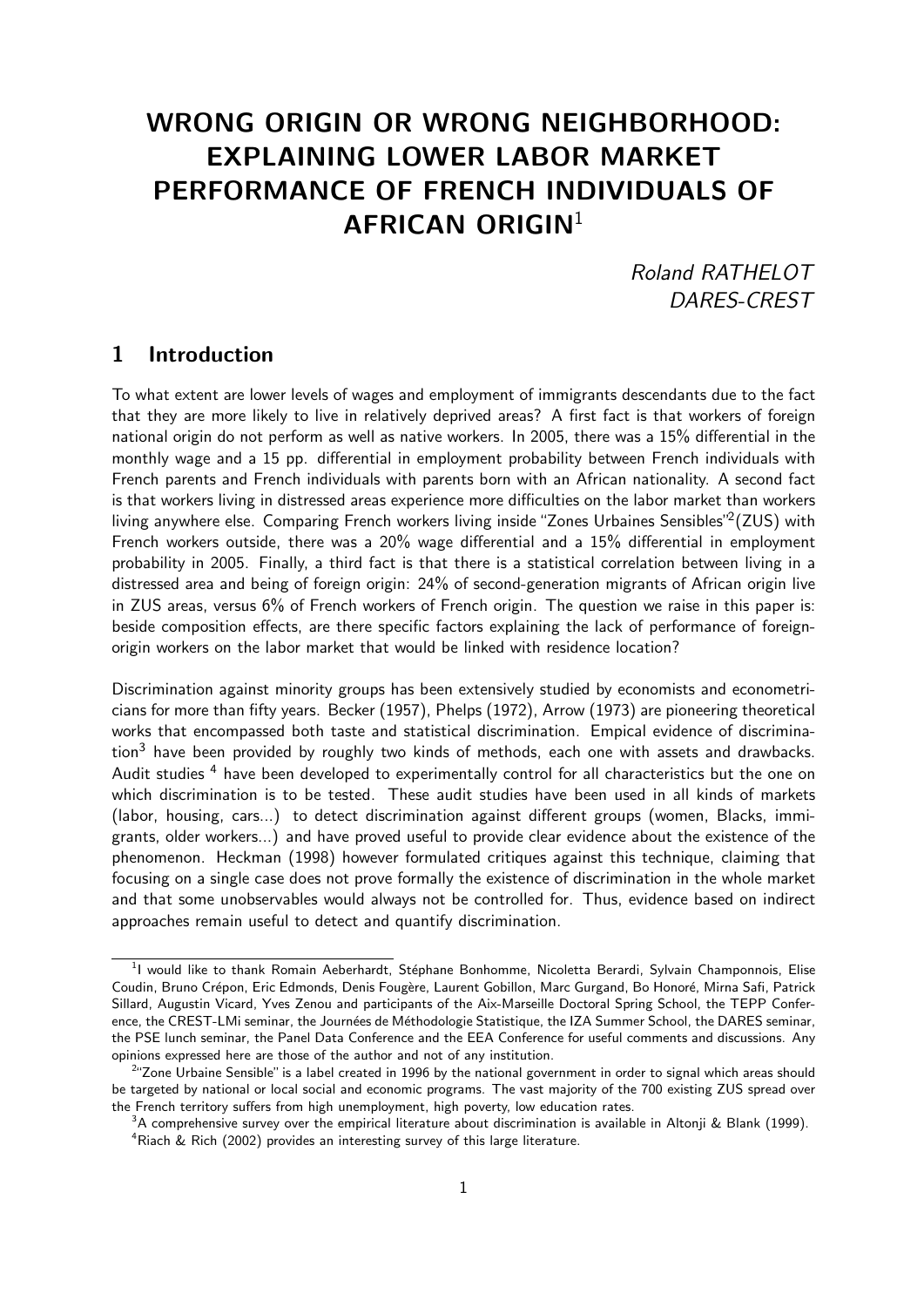Decomposition techniques, in particular, have been extensively used since their introduction by Blinder (1973) and Oaxaca (1973). This kind of approach obviously suffer from the fact that all variables uncorrelated with the controlled variables but correlated with the fact to belong to the potentially discriminated group may be suspected to bias the results. In the French case, studies dealing with discrimination on the labor market against French individuals of African origin started only recently, mostly because of the lack of data.<sup>5</sup>

Employers may discriminate against workers on the grounds of their (supposed) ethnic groups or their colors, but they may also discriminate against workers living in particularly distressed areas. This kind of discrimination of sometimes named redlining.<sup>6</sup> Even apart from direct discrimination, there exists at least three kinds of reasons to explain lower performance for individuals living in distressed and segregated areas. Obviously, a part of labor performance differentials comes from composition effects as residence location is endogenous and thus depends on individual and household characteristics. Then, the *spatial mismatch* hypothesis, first postulated by Kain (1968), states that the distance to jobs impedes workers living in enclaves to perform as well in the labor market as workers living closer to areas where economic activity is concentrated.<sup>7</sup> Gobillon, Magnac & Selod (2007) and Gobillon & Selod (2008) provide empirical evidence of the relevance of spatial mismatch in the case of Paris region. Human capital externalities, as described by Cutler & Glaeser (1997) and Borjas (1998), may also play a role. If residential segregation implies that low-skilled workers are separated from high-skilled ones, spillover effects may take place. In this case, people living in the enclave interact only with low-skilled workers and lose from this segregation.

The idea to try and disentangle consequences of discrimination from those of segregation is not new. Early works by John Kain, in which the concept of spatial mismatch is developed, aims at explaining why Blacks, that mostly stayed in distressed inner cities while Whites and most of the economic activity were fleeing to the suburbs, were experiencing such high levels of poverty and joblessness. In a study comparing Chicago and Los Angeles metropolitan areas, Leonard (1987) finds that residential segregation strongly influences black employment patterns. Holzer & Reaser (2000) and Raphael, Stoll & Holzer (2000) use firm-level data to assess that firms located in suburbs are more likely to discriminate against Blacks. In a first attempt to disentangle residence location effects from discrimination in the French case, Aeberhardt et al. (2009) introduced in the traditional Blinder-Oaxaca decomposition framework crossed dummies for belonging to a ZUS and to the Paris region and found no real evidence of the importance of location to explain the wage and the employment gap.

This study goes one step further and uses the cluster-sampling scheme of the Labor Force Survey to control more accurately for the individuals' neighborhoods of residence. The idea is to identify the within-sampling-area wage and employment gaps between individuals with French parents and individuals with parents born with an African citizenship. $8$  An employment model and a wage model are estimated with cluster effects. Then, a three-component decomposition of the employment- and wage-gaps across parents' nationality is introduced.

<sup>&</sup>lt;sup>5</sup>See, e.g., Silberman & Fournier (1999), Dupray & Moullet (2004), Domingues Dos Santos (2005), Meurs, Pailhé & Simon (2006), Aeberhardt, Fougère, Pouget & Rathelot (2009).

 $6A$  model of redlining in the labor market close in spirit to statistical discrimination models may be found in Zenou & Boccard (2000) or Zenou (2002). Redlining may also refer to some kind of discrimination in the access to mortgage loans; see, e.g., Tootell (1996).

<sup>&</sup>lt;sup>7</sup>See Wasmer & Zenou (2002), Smith & Zenou (2003) and Selod & Zenou (2006) for more theoretical details on spatial mismatch and Gobillon, Selod & Zenou (2007) for a well-documented survey.

<sup>&</sup>lt;sup>8</sup>Maurin (2004) took advantage of the LFS cluster-sampling structure to separate the within-area and the betweenarea components of social segregation.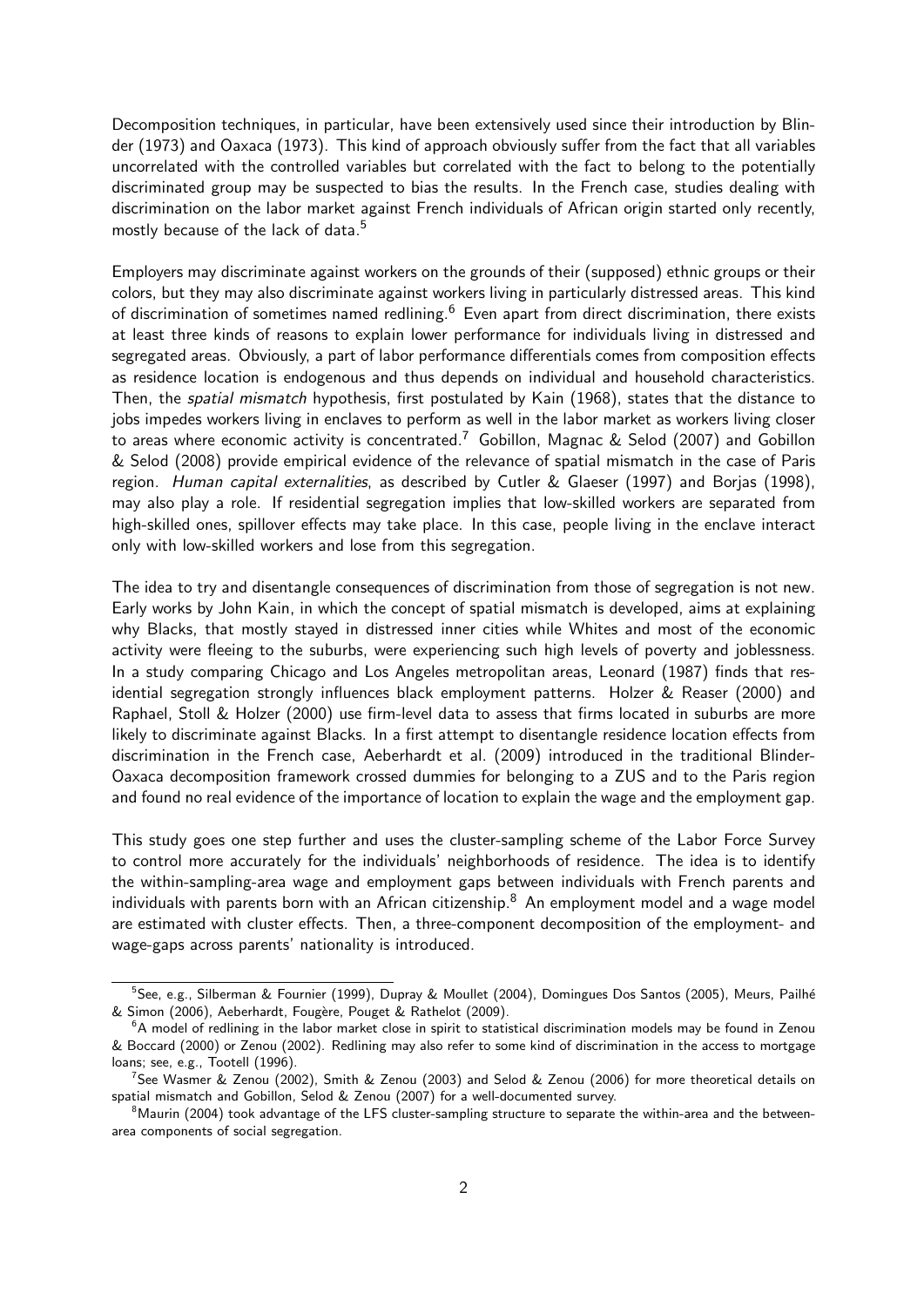When no cluster effects are included in the model, most of the wage gap is explained by differences in individual characteristics while most of employment differential remains unexplained. Surprisingly, the inclusion of cluster effects does not alter dramatically the picture. In particular, two thirds (around 10 percentage points) of the employment gap is still unexplained, even when the influence of residence location is controlled for. This result is all the stronger that the component relating to the differences in cluster effects potentially captures, beside direct neighborhood effects (spatial mismatch, human capital spillovers...), some redlining-discrimination and, most of all, the sorting of individuals with respect to their unobserved productive characteristics. The figure of 10 percentage points of unexplained gap in employment probability is thus an lower bound.

Next section presents the method that will be used to decompose the gap in the labor market outcomes between the two groups. Section 3 details the data and provides some summary statistics. In section 4, the results of the estimations and the decompositions are displayed and discussed.

# 2 Methodology

#### 2.1 Model

We specify a model of employment as in Gronau (1974) and of wage as in Mincer (1958). The sample is segmented into demographic groups j. We denote  $E_{ij}$  the employment status of the individual i in group  $j$  and  $w_{ij}$  her log-wage.

$$
\begin{cases} E_{ij}^* = Z_i \gamma_j + \eta_{a_i} + \varepsilon_{ij} \\ w_{ij} = X_i \beta_j + \alpha_{a_i} + u_{ij} \end{cases}
$$

Worker  $i$  is employed if and only if  $E_{ij}=1$  (*i.e.*  $E^*_{ij}>0$ ). She is not employed if and only if  $E_{ij}=0$ or (*i.e.*  $E^*_{ij} < 0$ *).*  $a_i$  is the neighborhood to which individual  $i$  belongs.  $\eta_a$  and  $\alpha_a$  are unobservable area-specific effects. Wage is only observed if the worker is employed.

#### 2.2 Decompositions

Empirical evidence of wage and employment discrimination towards workers of foreign origin is established through the decomposition method initiated by Oaxaca (1973) and Blinder (1973). In what follows, population  $F$  is assumed to be the reference (*i.e.* not discriminated and majoritary) population whereas population  $D$  is the potentially discriminated (*i.e.* minoritary) population.

For a given distribution  $G(.)$  of the error in the employment model, the employment probability for an individual  $i$  belonging to group  $j$  will be:

$$
\mathbb{E}(E_i|Z_i, a_i, j) = G(Z_i \gamma_j + \eta_{a_i})
$$

Exact decomposition is possible in this framework. The raw employment gap may be split into three terms.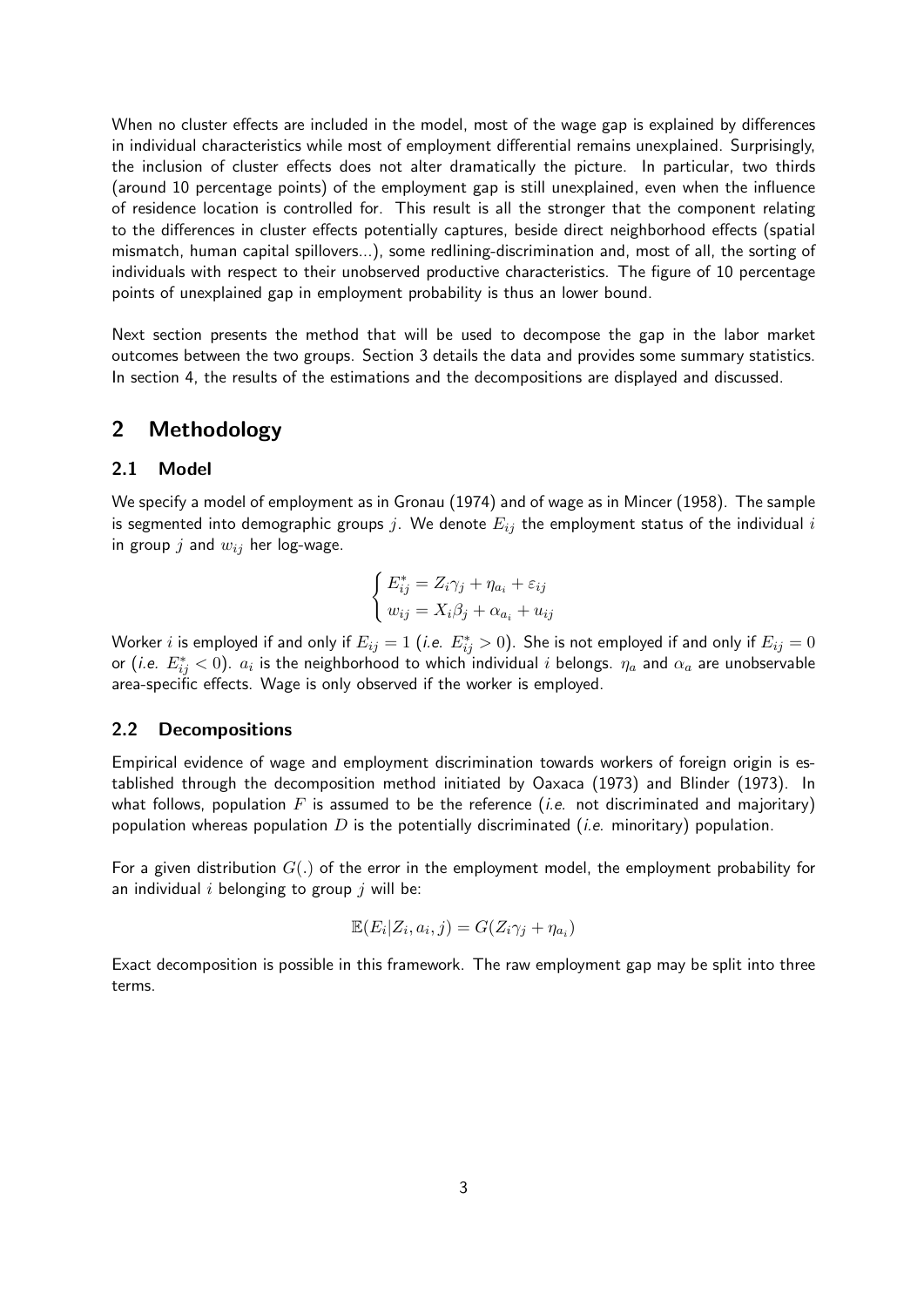$$
\underbrace{\mathbb{E}_{A_F} \left( \mathbb{E}_{Z_F|a} \left[ \mathbb{E} \left( E_i | Z_i, a_i, j = F \right) \right] \right) - \mathbb{E}_{A_D} \left( \mathbb{E}_{Z_D|a} \left[ \mathbb{E} \left( E_i | Z_i, a_i, j = D \right) \right] \right)}_{\text{raw gap}} =
$$
\n
$$
\underbrace{\mathbb{E}_{A_F} \left( \mathbb{E}_{Z_F|a} \left[ \mathbb{E} \left( E_i | Z_i, a_i, j = F \right) \right] \right) - \mathbb{E}_{A_D} \left( \mathbb{E}_{Z_F|a} \left[ \mathbb{E} \left( E_i | Z_i, a_i, j = F \right) \right] \right)}_{\text{neighborhood quality gap}}
$$
\n
$$
+ \underbrace{\mathbb{E}_{A_D} \left( \mathbb{E}_{Z_F|a} \left[ \mathbb{E} \left( E_i | Z_i, a_i, j = F \right) \right] \right) - \mathbb{E}_{A_D} \left( \mathbb{E}_{Z_D|a} \left[ \mathbb{E} \left( E_i | Z_i, a_i, j = F \right) \right] \right)}_{\text{characteristics gap}}
$$
\n
$$
+ \underbrace{\mathbb{E}_{A_D} \left( \mathbb{E}_{Z_D|a} \left[ \mathbb{E} \left( E_i | Z_i, a_i, j = F \right) \right] \right) - \mathbb{E}_{A_D} \left( \mathbb{E}_{Z_D|a} \left[ \mathbb{E} \left( E_i | Z_i, a_i, j = D \right) \right] \right)}_{\text{unexplained gap}}
$$

In these expressions,  $Z_j$  (resp.  $A_j$ ), with  $j \in \{D, F\}$  denotes the distribution of the  $Z$ 's (resp. the  $a$ 's) in the population  $j$ .

Simple empirical counterparts of the following terms can be found:

$$
(1/N_j) \sum_{i \in j} E_i \stackrel{p.s.}{\to} \mathbb{E}_{A_j} \left( \mathbb{E}_{Z_j|a} \left[ \mathbb{E} \left( E_i | Z_i, a_i, j \right) \right] \right) = \mathbb{E}[E_{ij}]
$$

$$
(1/N_D) \sum_{i \in D} \Phi \left( Z_i \hat{\gamma}_F + \hat{\eta}_{a_i} \right) \stackrel{p.s.}{\to} \mathbb{E}_{A_D} \left( \mathbb{E}_{Z_D|a} \left[ \mathbb{E} \left( E_i | Z_i, a_i, j = F \right) \right] \right)
$$

with  $N_D$  the number of individuals in population D and  $N_F$  the number of individuals in population F.

The term  $\mathbb{E}_{A_D}\left(\mathbb{E}_{Z_F|a}\left[\mathbb{E}\left(E_i|Z_i,a_i,j=F\right)\right]\right)$  is more difficult to obtain as it involves the distribution of the Z's for population D and the distribution of the  $\eta$ 's for population F. Using iterated expectations,

$$
\mathbb{E}_{A_D} \left( \mathbb{E}_{Z_F|a} \left[ \mathbb{E} \left( E_i | Z_i, a_i, j = F \right) \right] \right) = \sum_a \sum_Z \mathbb{E} \left( E_{iF} | Z, a \right) p_F(Z|a) p_D(a)
$$

with  $p_D(.)$  the density of the sampling units in population D and  $p_F(.)$  the density of the characteristics in population  $F$  conditional on the sampling unit  $a$ .

An empirical counterpart for this quantity is then:

$$
\frac{1}{N_D} \sum_{i \in D} \frac{1}{N_F^{a_i}} \sum_{j \in F \cap a_i} \Phi \left( Z_j \hat{\gamma}_F + \hat{\eta}_{a_i} \right)
$$

with  $N_F^{a_i}$  the number of  $F$  people who reside in the sampling unit  $a_i$ .

Note that the decomposition that is proposed here is not unique. However, if the estimation of the model on the sample of the potentially discriminated population is to be avoided, there are only two decompositions left: one involving  $\mathbb{E}_{A_D}\left(\mathbb{E}_{Z_F|a}\left[\mathbb{E}\left(E_i|Z_i,a_i,j=F\right)\right]\right)$  and the other one involving  $\mathbb{E}_{A_F}\left(\mathbb{E}_{Z_D|a}\left[\mathbb{E}\left(E_i|Z_i,a_i,j=F\right)\right]\right)$ . The first one is preferred as its empirical counterpart is easier to compute.

The same reasoning applies for the decomposition of the wage differentials, replacing E by  $w$ , with  $G(.)$  equal to the identity function.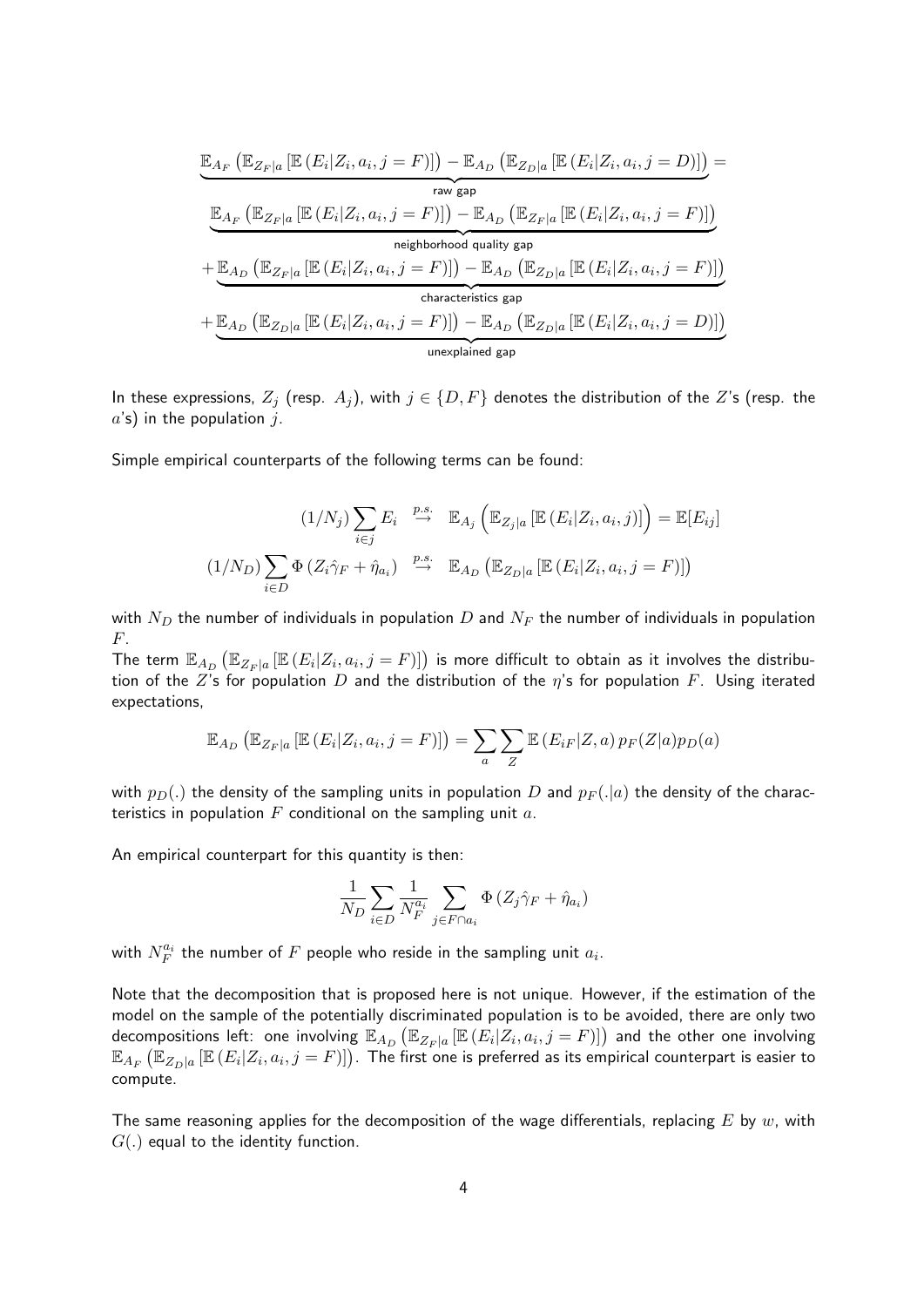#### 2.3 Estimation strategies

Estimating parameters of the employment equation requires using panel binary model methods. As the full MLE is known to be biased (due to the incidental parameter problem), we have to rely on alternative techniques. Conditional logit is efficient to differentiate out fixed effects and consistently estimate  $\gamma$ , see Rasch (1960), Andersen (1970), Chamberlain (1980). The only problem with this method is that it does not provide estimates for fixed-effects. We propose a method to retrieve them.

First, conditional logit estimation is used to provide for a consistent  $\hat{\gamma}$ . We also estimate corresponding standard errors.

In a second stage, we compute the fixed effects of the selection equation. We use the logit assumption to write the log-likelihood. Because the global log-likelihood is additively separable across the neighborhoods  $a$ , we can re-write the global problem as a chain of sub-problems. Hence, for all  $a$ , maximizing the log-likelihood

$$
\ell(\eta_a) = \sum_{i \in a} E_{ia}(Z_i \hat{\gamma} + \eta_a) - \log(1 + \exp(Z_i \hat{\gamma} + \eta_a))
$$

with scores  $Z_i\hat{\gamma}$  given by first-stage estimation, provides estimates for  $\eta_a$  and for the corresponding standard errors.

The wage equation is estimated by panel OLS, assuming that there is no correlation between errors of the employment and the wage equations, a strong and probably invalid assumption. Point estimates of the  $\beta$  and the  $\alpha$ 's as well as estimates of the standard errors are obtained directly.

#### 2.4 Support issues

In practice, there are potentially two kinds of support issues that have to be dealt with. First, some sampling units are likely to contain individuals from one population only. Because population  $D$ may be rare compared to population  $F$  and sampling units may be of small size, this issue has practical relevance. Our model assumes that, for every individual in the sample, the impact of the neighborhoods of residence and the one of the other covariates are additively separable. This means that the estimation on the whole sample or on the sample restricted to sampling units where both groups are present should yield close estimates. Moreover, this means that there is no way to recover the  $\eta_a$ 's corresponding to sampling units in which there are only individuals belonging to population  $D$ , if the estimation has been made on population  $F$ . Therefore, for simplicity, the decomposition presented hereafter are done on the sample restricted to mixed sampling units (*i.e.* sampling units in which both groups are present), defined as:

$$
\mathcal{A}_{D,F} = \{a | \exists (i,i') \in D \times F, a_i = a_{i'} = a\}
$$

The choice of the estimation method also matters for the presentation of the decomposition. Obviously, whatever the method, only the sampling units for which there is a within- $a$  variation of the  $E_{ia}$  contribute to the estimation of  $\gamma$ . Then, if the model is linear, all the  $\eta_a$ 's, whether the sampling unit contributed to the estimation of  $\gamma$  or not, may be estimated. Conversely, if the model is not linear, only the  $\eta_a$ 's corresponding to sampling units in which there is within variation of the explained variable may be estimated. Therefore, in the decomposition of a non-linear model, there will be two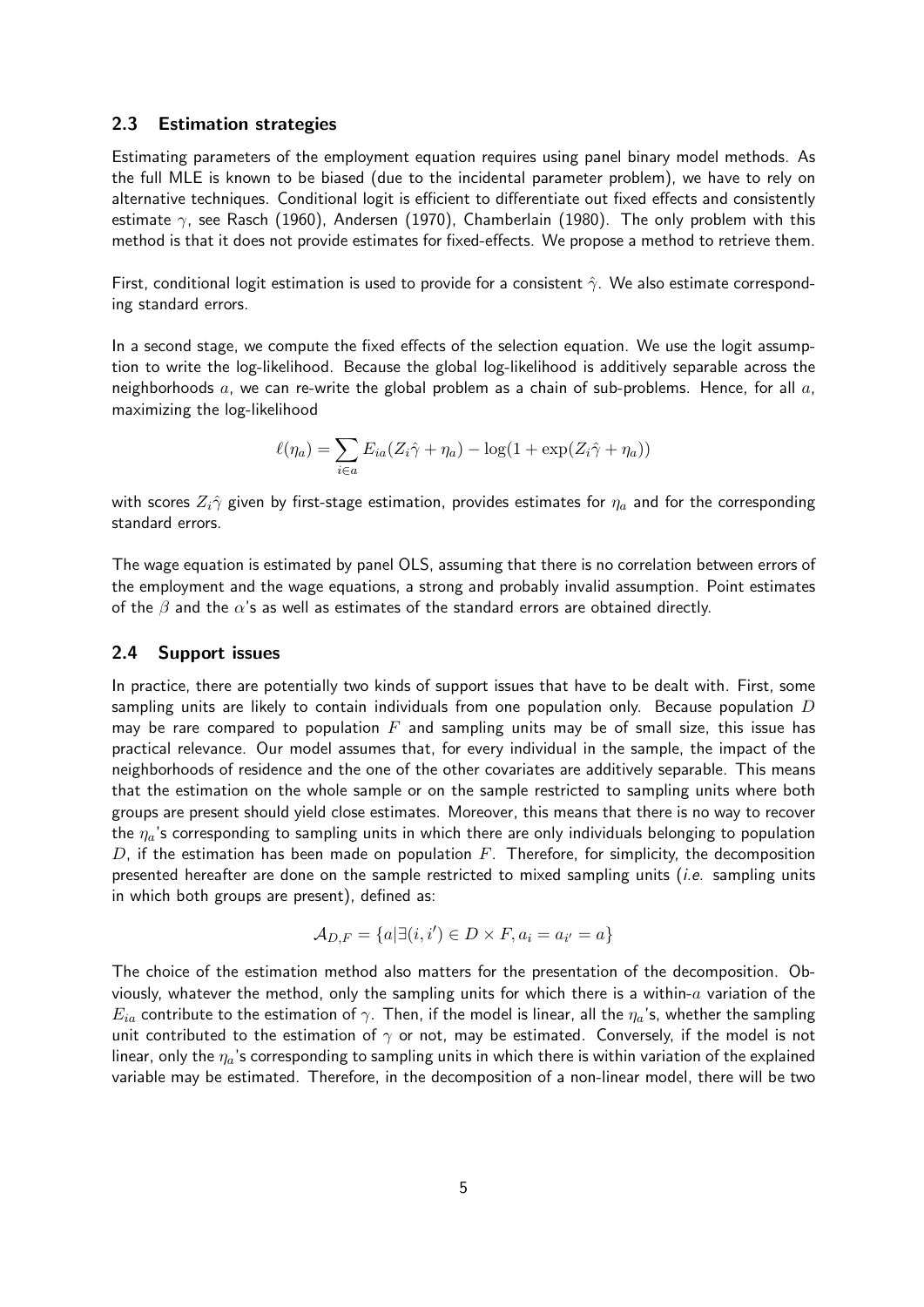supplementary terms, named "support gaps for population  $j$ ", that are equal to:

$$
\frac{\sum_{i \in F} E_i}{Card(F)} - \frac{\sum_{i \in F | a_i \in A_{D,F}} E_i}{Card(\{i \in F | a_i \in A_{D,F}\})},
$$
 for population  $F$   

$$
\frac{\sum_{i \in D | a_i \in A_{D,F}} E_i}{Card(\{i \in D | a_i \in A_{D,F}\})} - \frac{\sum_{i \in D} E_i}{Card(D)},
$$
 for population  $D$ 

and which are just the differentials in means between the whole sample and the sample restricted to mixed sampling units.

#### 2.5 Bias issues

When the equation of interest is assumed to be linear and that panel OLS is used to estimate its coefficients, both  $\hat{\gamma}$  and  $\hat{\eta}_a$  converge consistently to their true values. When the equation of employment is assumed to be non-linear and that conditional logit is used for the estimation,  $\hat{g}amm$ converges to its true value, but  $\hat{\eta}_a$  does not. There is an incidental parameter bias, first noted by Neyman & Scott (1948), that occurs when the number of sampling units grows large while the number of individuals per unit remains fixed.<sup>9</sup> Since Heckman (1981), simulations have proved the extent of the bias concerning the coefficients as well as the cluster effects in the panel data probit model. However, numerical studies by Greene (2004), Hahn & Newey (2004) and Fernandez-Val (2009) show that the problem is less severe when the quantities of interest are not the cluster effects themselves but the marginal effects. These studies found that, especially in the case of the static panel probit model, marginal effects suffer from relatively small biases.

Both a linear probability model and a logit model will be fitted for the employment. If the results of the two methods are qualitatively different, the bias issue cannot be avoided and some correction has to be done. Conversely, if both methods lead to similar results, one may be confident about the fact that incidental parameter biases may, in this case, be neglected.

# 3 Data

Before 2005, Labor Force Surveys undertaken by the Institut National de Statistiques et d'Etudes Economiques (Insee, Paris) did not provide information on the national origin of the parents of the surveyed persons. In 2003, the Formation and Qualification Professionnelle (FQP) survey (Insee, Paris) was the first major survey to collect such information on a representative sample of the French population. The precise question "What is the citizenship at birth of your mother/father?", together with the individual's nationality at birth and country of birth, is the key to identify the children of immigrants from a given country. Since 2005, the same set of questions are included in the Labor Force Survey, providing researchers with a larger sample.

#### 3.1 The Labor Force Survey

Since July 2001, the LFS takes place quarterly and each household is interviewed six times. The first and the last interviews are done face-to-face whereas the second to the fifth are done by phone. One sixth of the sample is changed quarterly (so that two thirds are changed yearly). All individuals living in a sampled household and aged more than 15 are interviewed. About 70,000 individuals (in 45,000 households) are selected in the sample: the theoretical sample rate is around 1/600. The

 $9^9$ A review of this literature is proposed in Lancaster (2000).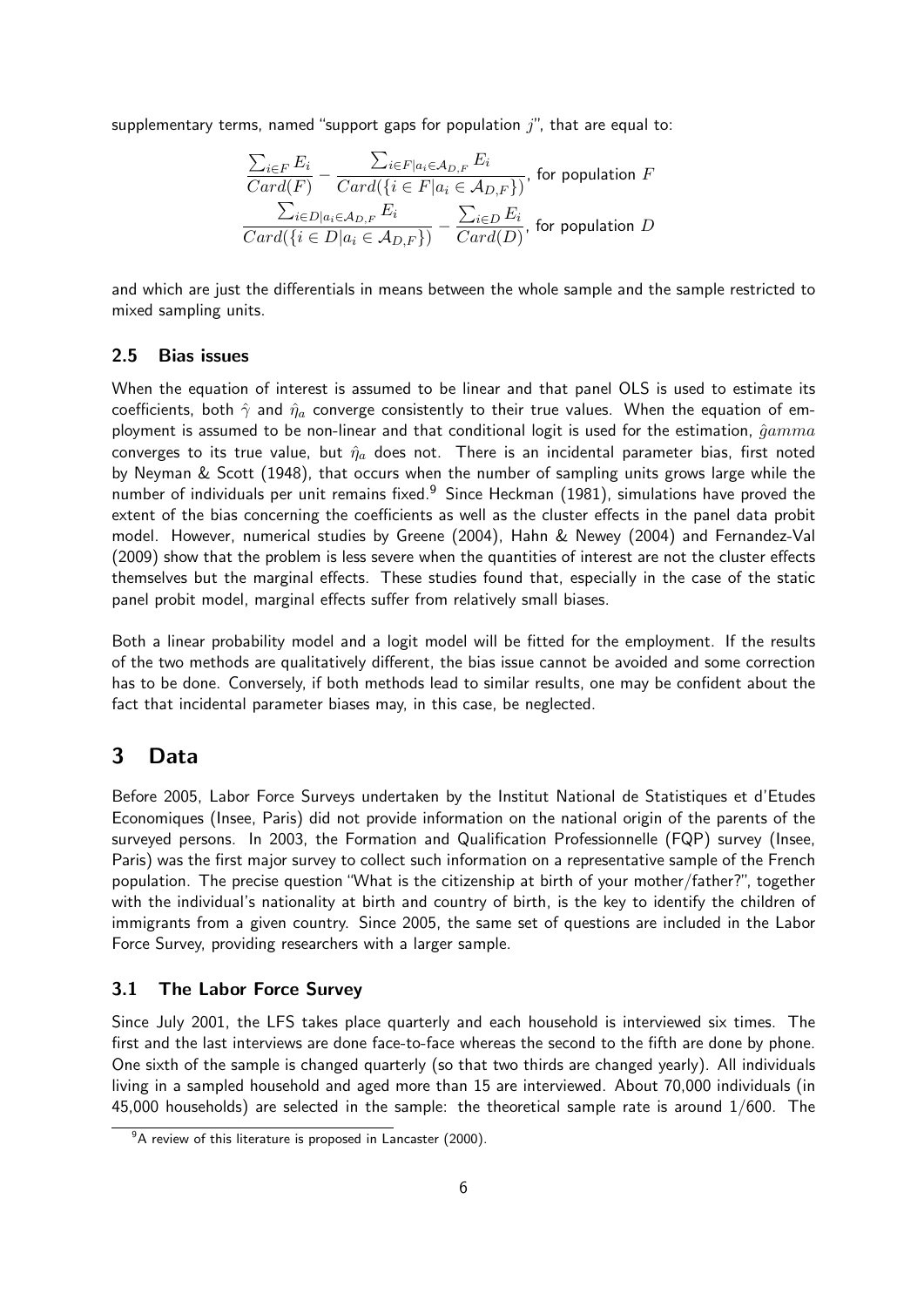realized sample rate (once non-answering individuals and non-consistent answers have been removed) is around 1/700.

The sampling frame, though complex, offers a nice way to control for very local effects. Households are not selected by simple random sampling or stratified sampling. The frame used is a three-fold geographical cluster sampling. First, using information from the 1999 Census, *primary sample units* (with several thousands inhabitants) are selected by stratified sampling. Then, within each of these primary units, at least one *sector*, consisting of between 120 and 240 contiguous households, is defined. Last, six *areas* of, on average, 20 contiguous households are constituted within each sector. Households of one given area are all interviewed simultaneously, they enter and leave the sample during the same quarter. After their last interview, they are replaced by households of another area belonging to the same sector. Because there are six areas in each sector, and because each area is interviewed six times, the current sample will be used for nine years and a new sample will have to have to be drawn in 2010, using fresher Census data.

The area level, made of about 20 contiguous households, is useful to control for very local neighborhood effects. Some local characteristics affecting one household in a given area will undoubtedly affect the other households of the same area. The same is true for the sector level, but to a lesser extent, as it may be made of a much larger number of households. Note also that, by the definition of primary sample units, the boundaries of areas or sectors cannot intersect those of administrative units (municipalities...). All inhabitants of given area or sector are thus subject to the same public goods offer. More details about the number of inhabitants of these geographic objects are given in the descriptive statistics section.

In this study, the quarterly Labor Force Surveys from 2005 to 2008 are used, restricted to the first interrogations of each individual. Note that geographical location of areas or sectors were not made available for this study: only anonymized IDs of areas and sectors were delivered. This allows to gather individuals living in the same sample unit. However, it is not possible to know precisely where the area or the sector is located and thus to add contextual variables to the analysis.

## 3.2 Sample and groups considered for the analysis

#### 3.2.1 Scope of the study

Given the issues tackled by this paper, we start by reducing our sample. First, since we are interested in the employment status, we exclude students or retirees from our sample. Then, we keep only observations for which diplomas and ages are observed.

#### 3.2.2 Variables considered for the analysis

Our variables of interest are the employment status of the individual and, if employed, her wage (or more precisely the logarithm of her wage). We work here with the most reliable wage variable that is available in the LFS, that represents current monthly earnings.

We create twelve dummies to characterize the type of household the individual belong to, crossing gender, presence of children, marital status and the employment status of her spouse. When relevant, the wage of the spouse was crossed with these dummies, leading to the creation of four more variables. We also consider age or potential experience (which is equal to the actual age less the age at the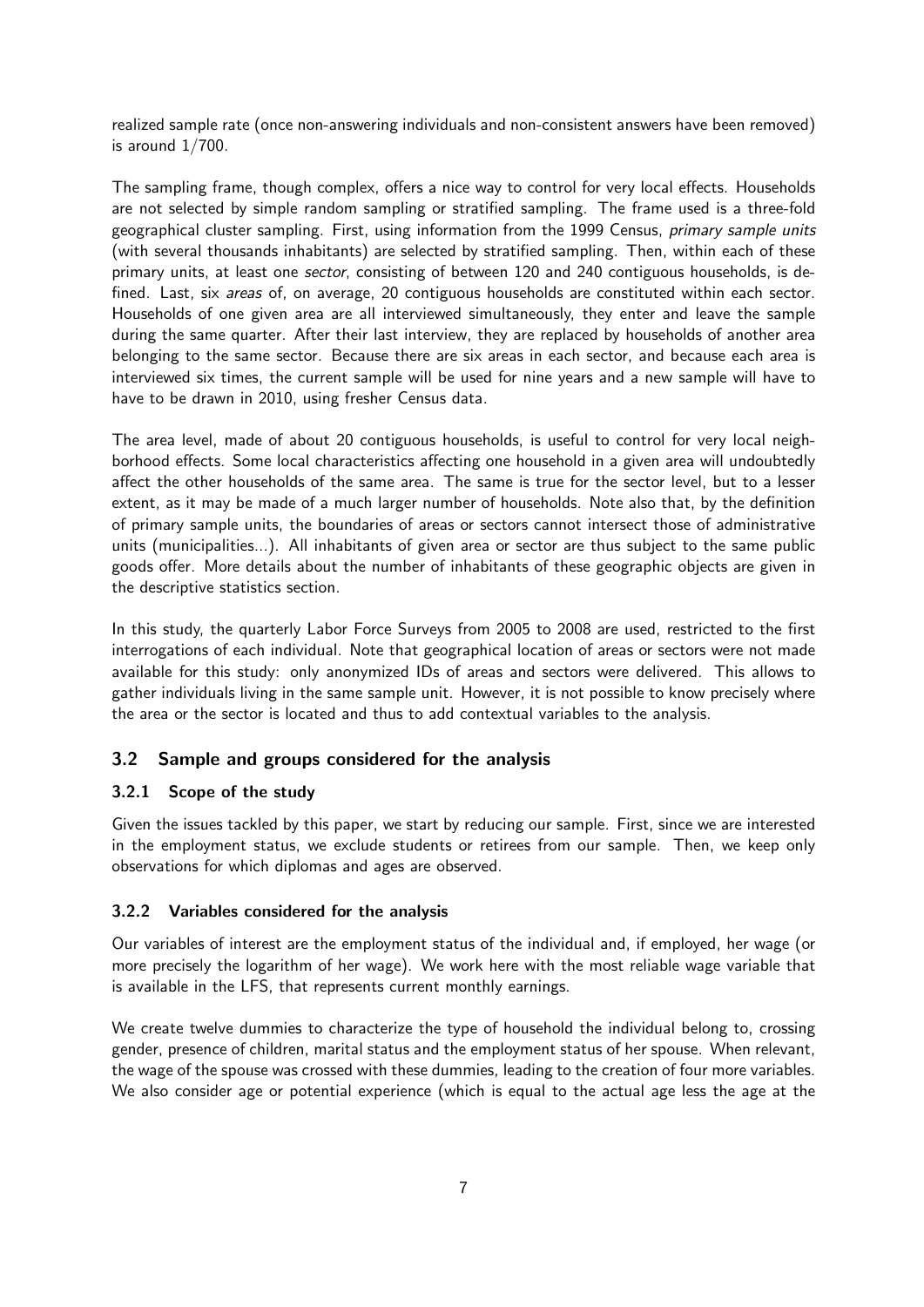end of initial formation).<sup>10</sup> Education is taken into account by the inclusion of fifteen dummies for diploma, from no-diploma to master degree or more.

#### 3.2.3 Sub-populations of interest

In order to interpret our results, we need our populations to be as close as possible, conditional on observable characteristics. There are at least two obvious reasons why comparisons are difficult between French workers and foreign migrants working in France. First, doubt may be cast on the fact that education or labor experience acquired in France or abroad are granted the same value by French employers. Then, the ability to speak French language may also explain some differences.

In this study, the focus is on individuals with French nationality, born in France or arrived in France before five years old, so that part of the preceding critics are addressed. Our reference group is composed by individuals whose both parents are born French in France. We build a group of interest composed by French individuals with at least one parent born with the citizenship of an African country.<sup>11</sup>

Table 1 presents some summary statistics on the two subpopulations: the reference group in the first two columns, the group of interest in the last ones. Columns 2 and 3 present summary statistics on the two groups, restricted on the areas where both groups are represented.<sup>12</sup> These may be compared to columns 1 and 4 where summary statistics for the whole populations are reported.

Columns 1 and 2 really differ from 3 and 4 over several aspects. First, individuals with African origin are younger (12 years of potential experience vs. about 19), they are more likely to have children (53% vs. 43%), they are less likely to reach the highest diploma and more likely to have no diploma at all. Differences in residence location are also striking. They are about five times as likely to live in ZUS, especially ZUS located within the Paris region. They also live twice more often in the Paris region (29% vs. 14%). On the labor market, they are less often on jobs (58% vs. 75%) and earn around 15% less monthly. Regarding their socio-professional status, they are less likely to be executive or professional (7% vs. 14%) or to occupy technical or educational occupations (16% vs.  $22\%$ ) and more likely to be inactive that never worked  $(11\% \text{ vs. } 4\%).$ 

Restricting to the areas where more than one community lives does not change much the sample of the group of interest: about 155 persons are removed. On the contrary, the reference group is reduced to a third of its initial population. However, apart from variables relating to residence location, summary statistics do not seem much affected by this restriction.

#### 3.3 Sampling units: areas and sectors

Figure 1 displays the distribution of the number of individuals in the sampling units – areas or sectors. When all individuals are considered, whether they belong to the group of interest or to the reference group,  $376$  areas contain only one individual and  $292$  areas contain only two. The median size is  $15$ 

 $10P$ otential experience is a better proxy for working experience for workers that hardly ever stopped working, than for those who stopped for longer periods (this is the case for women with maternity leaves), or that experienced longer and more frequent unemployment spells. In particular, if an individual is discriminated against in hirings, he will stay longer out of the employment. Therefore, a measurement error bias may arise for these groups. However, one should also admit that using exact working experience (which not available in the dataset anyway) is not less problematic, because of its potential endogeneity.

 $11$ We exclude individuals not declaring the nationality of both parents.

 $12$ The set of areas where both groups are represented is called the *mixed areas* in what follows.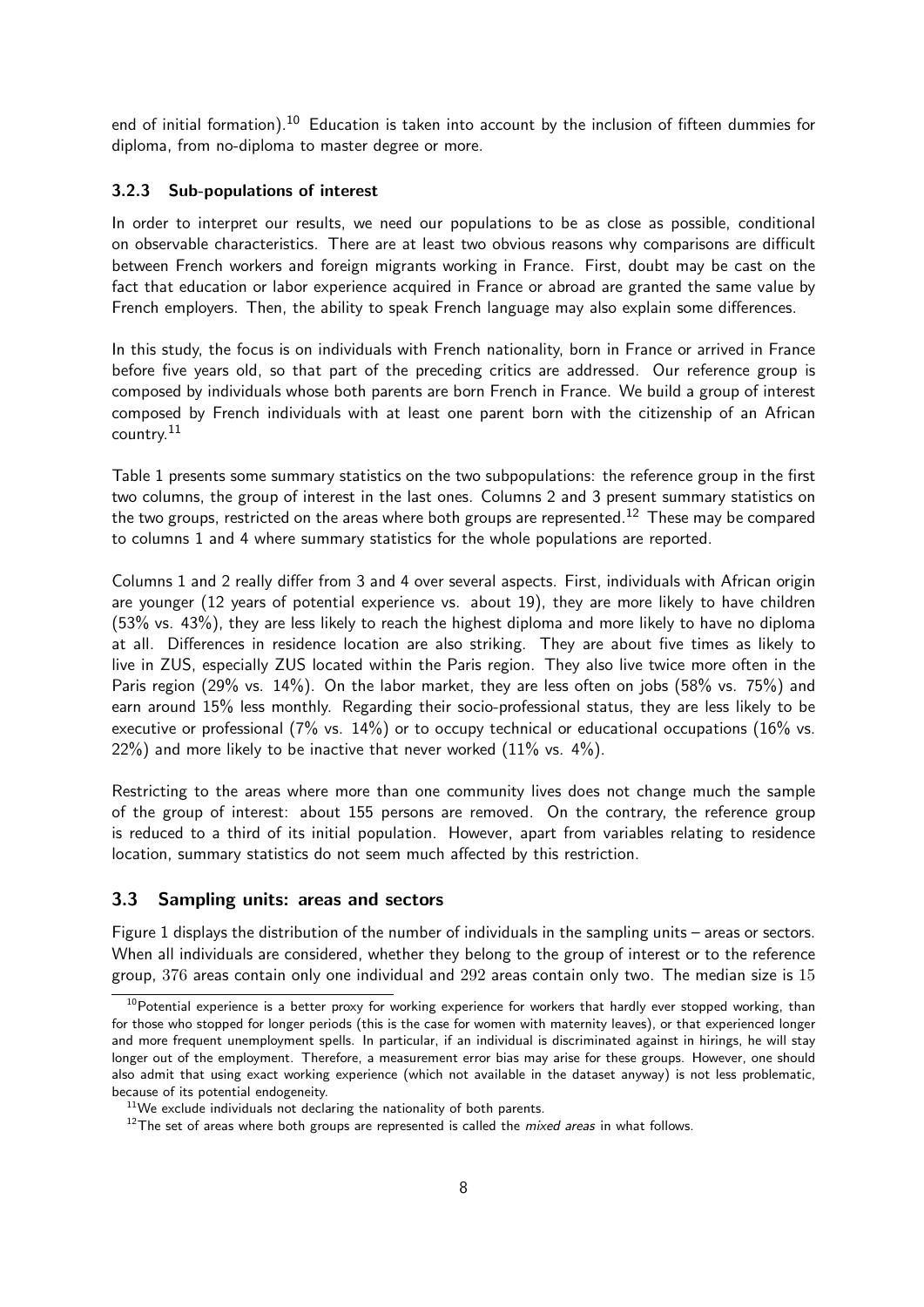individuals, the average size is 15.5 and the maximum size is 95. 5 sectors contain one individual and only 1 contains two. The median size of a sector is 47 individuals, their average size is 48.4 and the maximum size is 146. When only the individuals with French parents are considered, the distribution is roughly the same, as it is the largest group.

When only the individuals with African parents are considered, the situation is rather different. Nearly 80% of the areas (1830 over 2337) where they are present contain only one individual with African parents and 85% of these areas contain one or two individuals with African parents. The area where the individuals with African parents are the most numerous contain 21 of them. The situation is about the same with the sectors.

Figure 2 presents the average employment probability and the average wage in the areas and sectors conditional on their size.<sup>13</sup> The top graphs clearly displays an upward trend, meaning that larger areas and sectors contain individuals that are more often in employment. This may easily be explained by the fact that smaller areas and smaller sectors are more likely to be located in rural zones, where employment probability is lower. Moreover, variance clearly increases with the sampling unit size, reflecting the fact that larger units are less frequent. No clear trend appears for wages, but the increase in variance remains present.

This trend in employment suggests that sampling units of different sizes are likely to be different both in terms of observable and unobservable characteristics. Estimating our models with fixed-effects involves to leave out observations for which there is only one individual by cluster. This means that, for instance, it may be not possible to include fixed effects in a model over the population of individuals with African parents, as it would lead to exclude more than two thirds of the areas where they are living. In what follows, we will focus on estimations realized on the reference group, both to avoid this potential bias and to achieve more precise estimations.

# 4 Results

## 4.1 Estimation results

The employment equation is estimated alternatively by a conditional logit<sup>14</sup> and, assuming a linear model of probability, by panel OLS  $15$ . The wage equation is estimated by panel OLS. Two specifications have been tried: including cluster effects at the level of areas and at the level of sectors.

All estimations are realized on the population of the French individuals with French parents. Estimation results are presented in table 2, 3, 4 and 5. Table 2 presents results of conditional logits both on the whole sample and on the sample restricted to the mixed areas. Table 3 presents results of conditional logits when area- or sector-level cluster effects are introduced in the model. Table 4 compares results of conditional logits with area-level cluster effects with those obtained by logit, with no control for cluster effects.

Living in couple and having children are factors correlated with more employment for men and less employment for women. For both gender, being in couple with someone in employment is associated

 $13$ Smoothed conditional densities have been estimated using the ksmooth function in R; see R Development Core Team (2007).

<sup>&</sup>lt;sup>14</sup>E. Kyriazidou provides, on her website, a script for estimating such models in Gauss, with unbalanced data. It is been translated to R and modified to make it able to handle data with large  $T$ . In particular, the gradient and the hessian matrix are computed analytically. What also improves the estimation of the standard errors of the coefficients.

<sup>&</sup>lt;sup>15</sup>To estimate panel OLS models, the R package plm has been used, see Croissant & Millo (2007).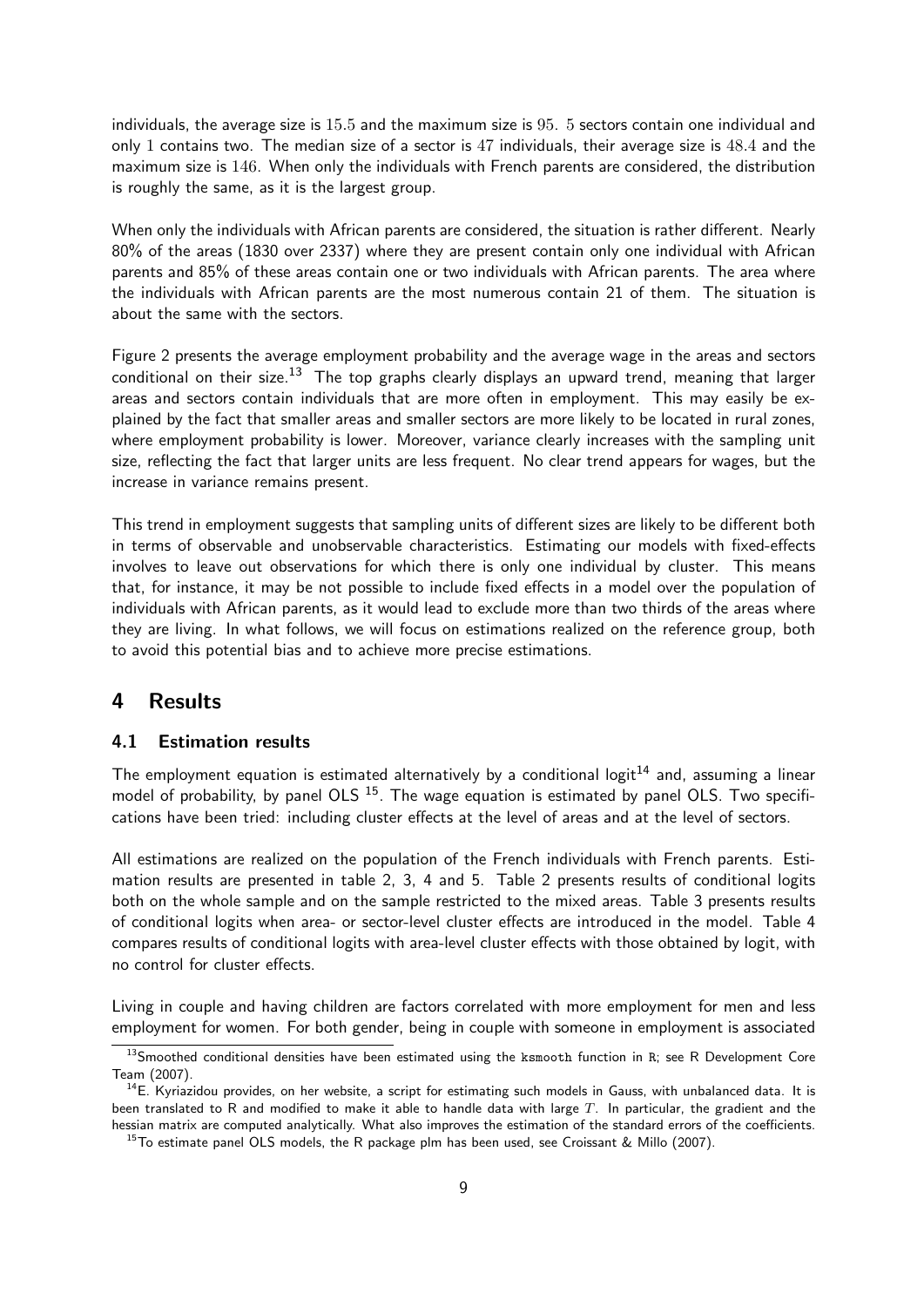| Variables                        | Populations                      |                                 |                                |                                 |  |  |  |
|----------------------------------|----------------------------------|---------------------------------|--------------------------------|---------------------------------|--|--|--|
|                                  | 2 French parents<br>whole sample | 2 French parents<br>mixed areas | African parents<br>mixed areas | African parents<br>whole sample |  |  |  |
| Socio-demographic                |                                  |                                 |                                |                                 |  |  |  |
| Women                            | 0.54                             | 0.54                            | 0.55                           | 0.55                            |  |  |  |
| Couple                           | 0.76                             | 0.71                            | 0.69                           | 0.69                            |  |  |  |
| Children                         | 0.43                             | 0.42                            | 0.53                           | 0.53                            |  |  |  |
| Diploma                          |                                  |                                 |                                |                                 |  |  |  |
| Master and over                  | 0.04                             | 0.04                            | 0.03                           | 0.03                            |  |  |  |
| Ecole: $Bac+3$ and over          | 0.03                             | 0.03                            | 0.02                           | 0.02                            |  |  |  |
| Univ.: $Bac+4$                   | 0.04                             | 0.04                            | 0.03                           | 0.03                            |  |  |  |
| Univ.: $Bac+3$                   | 0.03                             | 0.03                            | 0.03                           | 0.03                            |  |  |  |
| Univ.: $Bac+2$                   | 0.02                             | 0.02                            | 0.01                           | 0.01                            |  |  |  |
| Tech.: Bac+2                     | 0.09                             | 0.09                            | 0.08                           | 0.08                            |  |  |  |
| Health: $Bac+2$                  | 0.03                             | 0.02                            | 0.01                           | 0.01                            |  |  |  |
| Bac: General                     | 0.08                             | 0.08                            | 0.08                           | 0.08                            |  |  |  |
| Bac: Technical                   | 0.05                             | 0.05                            | 0.05                           | 0.05                            |  |  |  |
| Bac: Vocational                  | 0.05                             | 0.05                            | 0.05                           | 0.05                            |  |  |  |
| Bac-2: Vocational                | 0.26                             | 0.25                            | 0.22                           | 0.22                            |  |  |  |
| Lower Sec. Educ. Deg.            | 0.09                             | 0.09                            | 0.10                           | 0.10                            |  |  |  |
| No diploma                       | 0.19                             | 0.21                            | 0.28                           | 0.28                            |  |  |  |
| Residence                        |                                  |                                 |                                |                                 |  |  |  |
| Outside Paris region outside ZUS | 0.82                             | 0.70                            | 0.54                           | 0.54                            |  |  |  |
| Inside Paris region outside ZUS  | 0.13                             | 0.18                            | 0.22                           | 0.22                            |  |  |  |
| ZUS outside Paris region         | 0.05                             | 0.09                            | 0.17                           | 0.17                            |  |  |  |
| ZUS inside Paris region          | 0.01                             | 0.03                            | 0.07                           | 0.07                            |  |  |  |
| Labor Market                     |                                  |                                 |                                |                                 |  |  |  |
| Employed                         | 0.75                             | 0.74                            | 0.58                           | 0.58                            |  |  |  |
| Full-time when employed          | 0.83                             | 0.84                            | 0.83                           | 0.83                            |  |  |  |
| Potential experience (years)     | 18.92                            | 17.86                           | 12.50                          | 12.49                           |  |  |  |
| Average monthly wage (euros)     | 1651.72                          | 1622.80                         | 1421.68                        | 1421.05                         |  |  |  |
| Executive, Professional          | 0.14                             | 0.13                            | 0.07                           | 0.07                            |  |  |  |
| Technical, Education             | 0.22                             | 0.21                            | 0.16                           | 0.16                            |  |  |  |
| Clerical, Sales, Service Worker  | 0.28                             | 0.29                            | 0.29                           | 0.29                            |  |  |  |
| Factory Operator                 | 0.21                             | 0.20                            | 0.23                           | 0.23                            |  |  |  |
| Inactive that worked before      | 0.12                             | 0.12                            | 0.14                           | 0.14                            |  |  |  |
| Other inactive                   | 0.04                             | 0.04                            | 0.11                           | 0.11                            |  |  |  |
| Misceallanous                    |                                  |                                 |                                |                                 |  |  |  |
| Average Nobs per sample area     | 16.20                            | 16.80                           | 13.22                          | 13.11                           |  |  |  |
| <b>Nobs</b>                      | 102830                           | 33052                           | 4578                           | 4623                            |  |  |  |

Table 1: Summary Statistics

Reading note: 82% of individuals with French parents live outside Paris region and outside a ZUS. 70% of individuals who live in areas with at least one individual with African parents and with French parents live outside Paris region and outside a ZUS.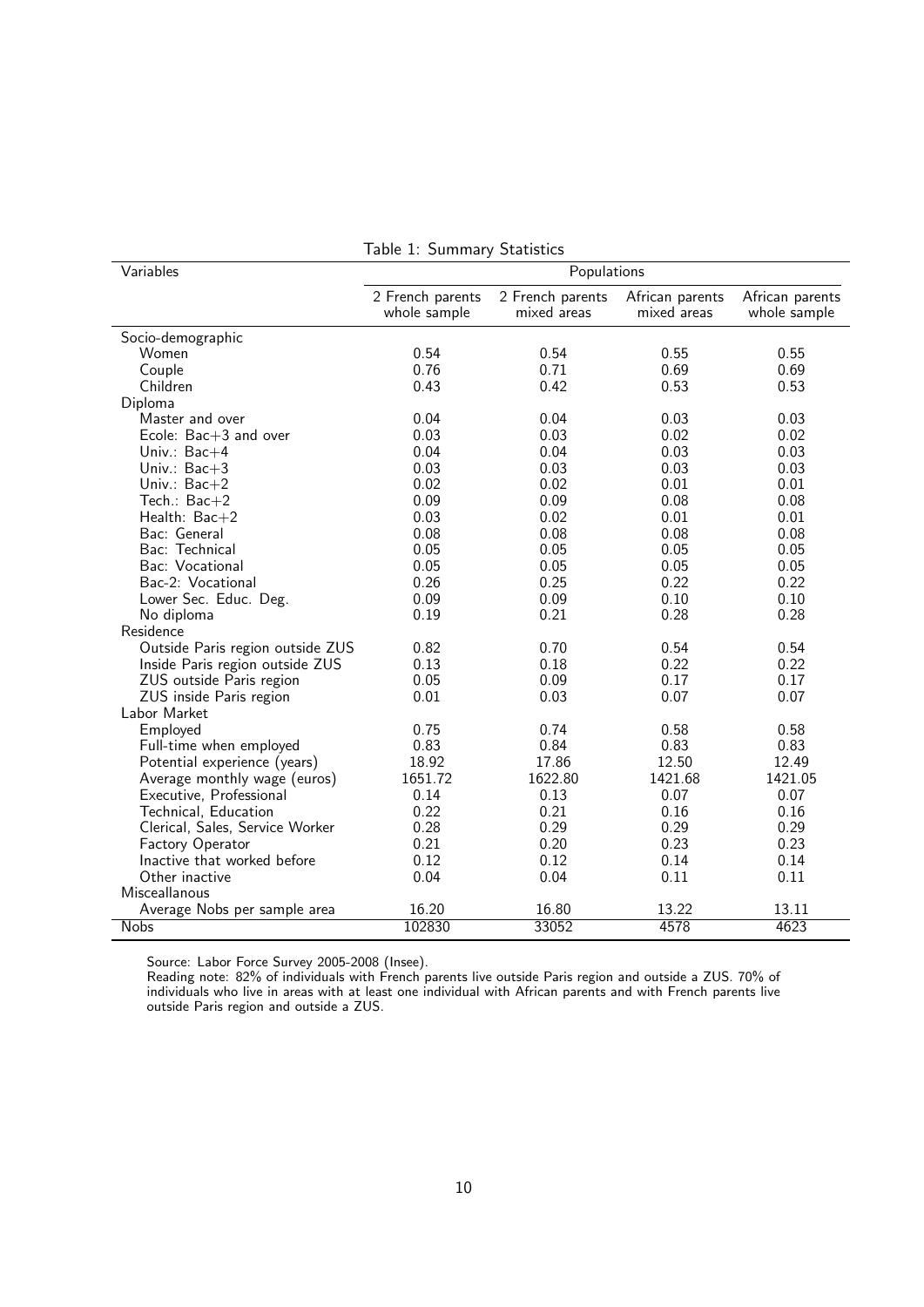

Figure 1: Areas and Sectors: size distribution of sampling units, by population All individuals, areas All individuals, sectors

Source: Labor Force Survey 2005-2008 (Insee). Reading note: Considering all individuals in the samble, there are more than 400 sampling units with 2 individuals.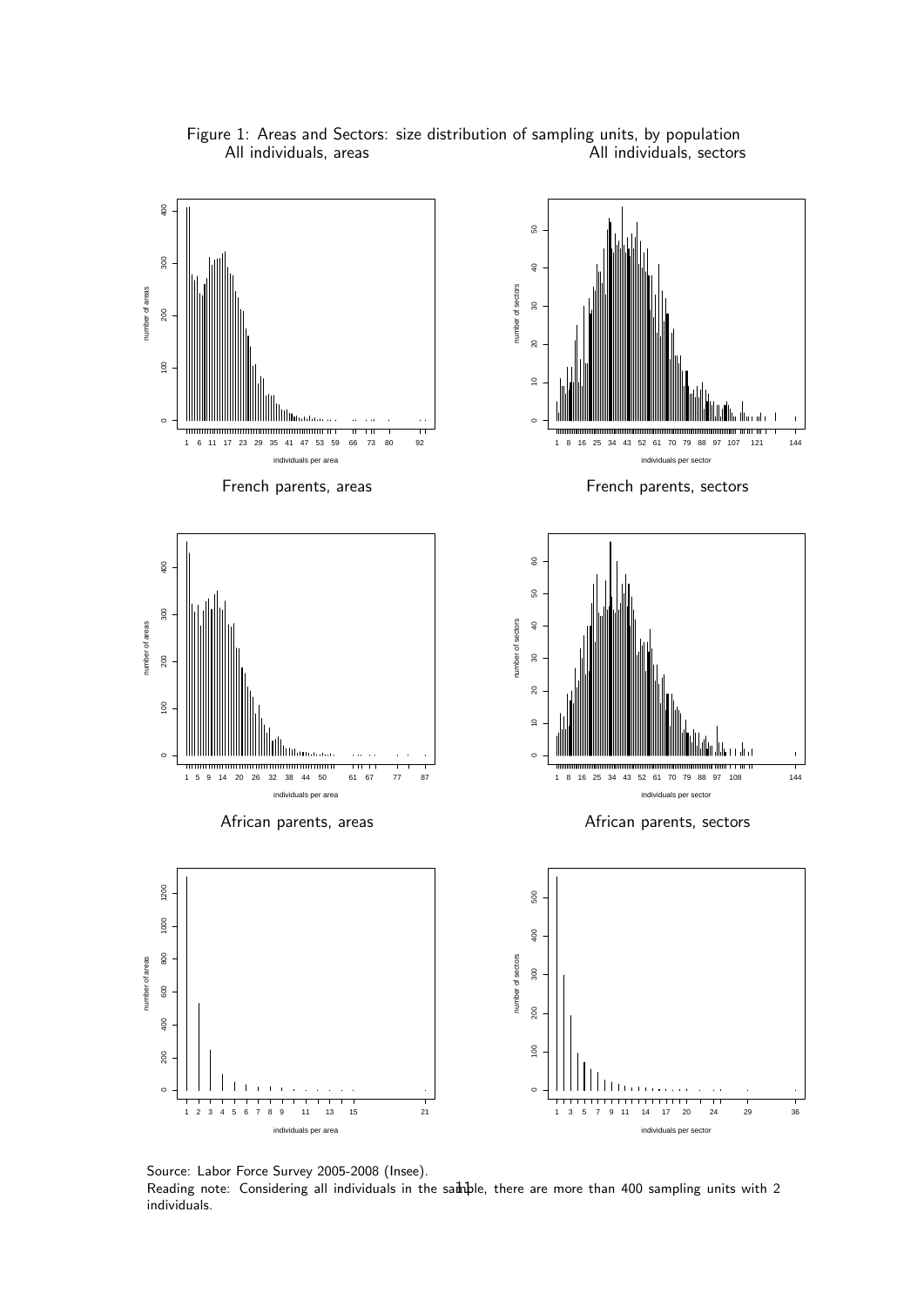

Figure 2: Wage and employment probability means, by sampling unit size<br>Employment probability, areas **Employment probability**, Employment probability, sectors

Source: Labor Force Survey 2005-2008 (Insee). Note: Smoothed conditional density of employment/wage with respect to the sampling unit size, usinf the Gaussian kernel.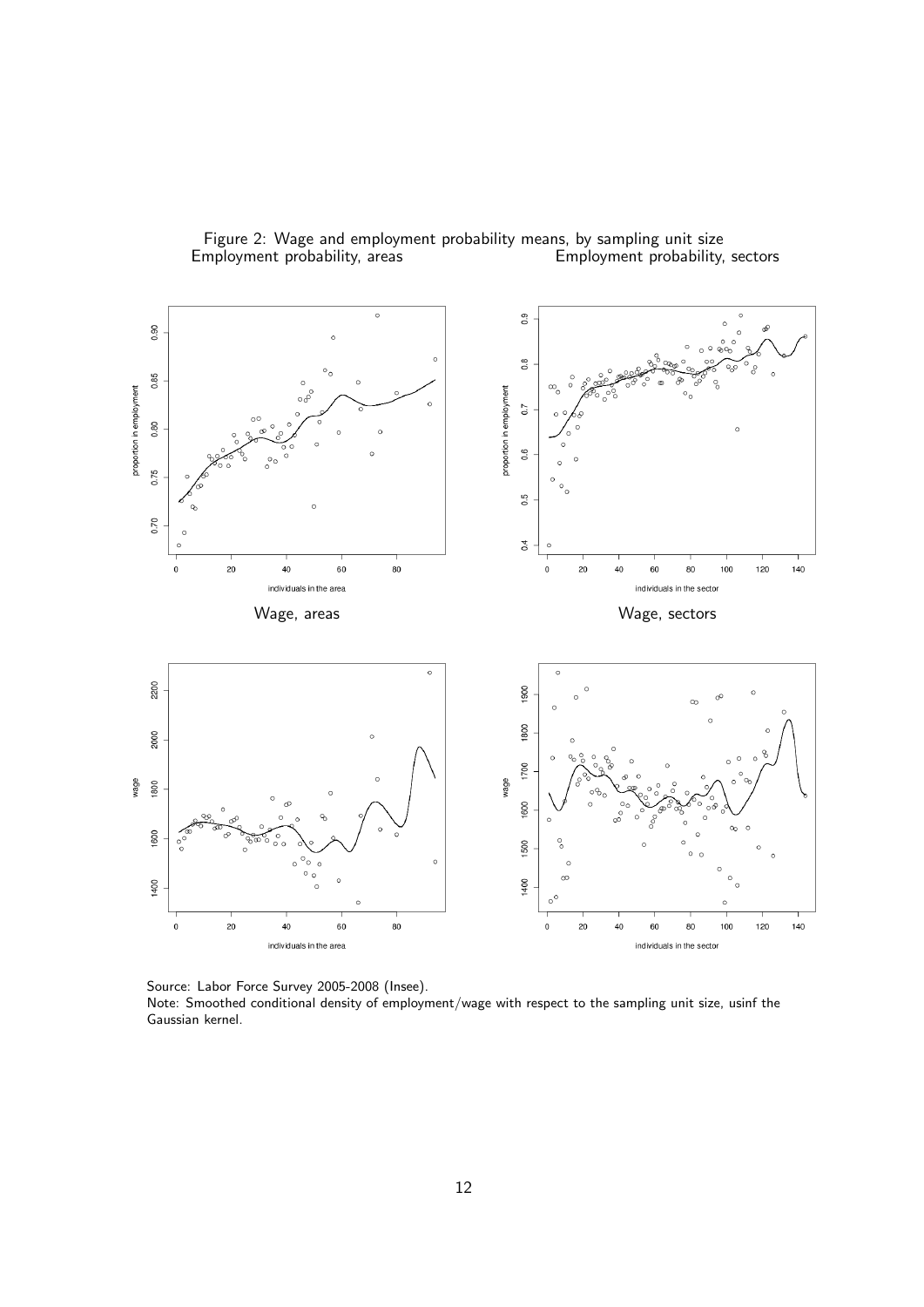with more chance to be employed. Finally, women tend to earn lower wages, everything else equal. Coefficients relating to potential experience have the usual signs: experience has an increasing yet concave role on the probability to be employed as well as on wages. Degrees higher than  $BaC + 3$  as well technical, health-oriented Bac+2 and technical and vocational Bac are significantly more helpful to find a job than a General Bac. Only the Lower Secondary Education Degree and no degree are significantly less favorable than the General Bac. Education, seniority and working time also have expected effects on wages.

As described in the methodological section, we infer cluster effects of the employment equation by MLE. Figure 3 displays the smoothed densities of cluster effects for the two subpopulations. The distribution relating to the group of interest displays more variance and is shifted to the left, especially in the lower half of the distribution. The modes of the two distributions are about the same. This shows that individuals with African origin tend to live in areas slighly less favorable in terms of access to employment.

The distributions of the cluster effects of the wage equation across the two populations are not reported: the two distributions are almost the same.

# 4.2 Decompositions

In this section, we present the results of the decomposition based on the estimation of the employment and the wage equations, with or without including cluster effects in the equations. Results are reported in table 6.

The component relating to differentials in cluster effects accounts for about 25% of the employment gap, while differences in individual characteristics account for only 5%. Two thirds of the 15 points of employment differential remain unexplained. Compared to benchmark decompositions based on estimations in which cluster effects are excluded, the inclusion of cluster effects in the model do curb the unexplained part, yet to a modest extent.<sup>16</sup> The wage story is quite different: whether cluster effects are included or not in the model, the unexplained gap of the wage differential remains virtually zero. While the differences in group's average characteristics entirely account for the wage gap in the no-cluster-effects model, the differential in the quality of the neighborhoods seems to account for 25% of the gap when cluster effects are included.

## 4.3 Robustness and specification issues

Our model assumes that location adds a constant, positive or negative, to the individual propensity to be employment or to the individual log-wage. This may be interpreted in terms of changing the level of the unobservable component of the employment or the wage. If location changes also, say, returns to observable skills, our model is likely to be subject to some specification error. Columns (3) and (4) of table 2 reports estimation results for the population of individuals with French parents, no matter the area they live in. There are very few differences on the signs or the values of the estimates. Some coefficients, like those relating to spouse wages for women or to the Technical Bac, become significant, which is understandable as switching from mixed sampling units to every sampling units triples the sample size. The fact the coefficient do not differ in the two samples is consistent with our assumption of additive separability between neighborhood and covariates effects.

 $16$ Note that standard errors are only given here for decomposition stemming from panel OLS estimations. They are obtained by bootstrap on the observations. Bootstrap on the conditional logit estimation has still to be performed, but computations are quite heavy.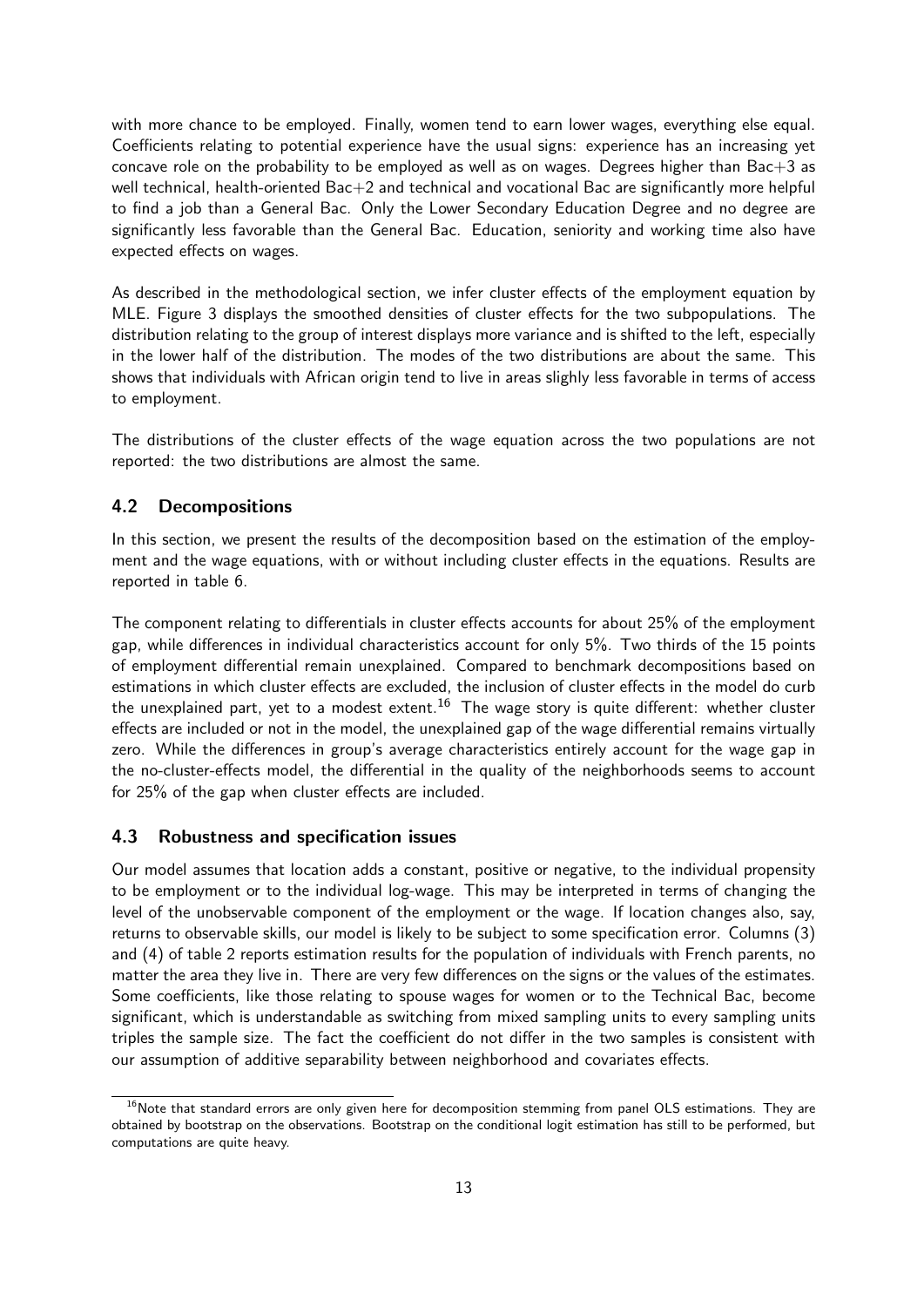| Covariates                                             | Mixed areas                 |                               | All areas                   |                      |  |
|--------------------------------------------------------|-----------------------------|-------------------------------|-----------------------------|----------------------|--|
|                                                        | Cond. Log FE                | Panel OLS                     | Cond. Log FE                | Panel OLS            |  |
| Intercept                                              |                             |                               |                             |                      |  |
| <b>Family Situation</b><br>Single women with children  | $-0.75***$                  | $-0.13***$                    | $-0.75***$                  | $-0.13***$           |  |
| Men with working spouse with children                  | (0.07)                      | (0.01)                        | (0.04)                      | (0.01)               |  |
|                                                        | $0.81***$                   | $0.08***$                     | $0.88***$                   | $0.08***$            |  |
|                                                        | (0.10)                      | (0.01)                        | (0.06)                      | (0.01)               |  |
| Men with working spouse without children               | $0.64$ ***                  | $0.09***$                     | $0.82***$                   | $0.11***$            |  |
| Men with non-working spouse with children              | (0.09)                      | (0.01)                        | (0.05)                      | (0.01)               |  |
|                                                        | $0.32$ ***                  | $0.04***$                     | $0.37***$                   | $0.04***$            |  |
|                                                        | (0.06)                      | (0.01)                        | (0.04)                      | (0.01)               |  |
| Men with non-working spouse without children           | $-0.05$                     | $-0.01$                       | $-0.03$                     | $-0.00$              |  |
|                                                        | (0.05)                      | (0.01)                        | (0.03)                      | (0.00)               |  |
| Women with working spouse with children                | $-0.86***$                  | $-0.15***$                    | $-0.79***$                  | $-0.13***$           |  |
|                                                        | (0.07)                      | (0.01)                        | (0.04)                      | (0.01)               |  |
| Women with working spouse without children             | 0.04                        | 0.01                          | 0.01                        | 0.01                 |  |
|                                                        | (0.08)                      | (0.01)                        | (0.04)                      | (0.01)               |  |
| Women with non-working spouse with children            | $-0.98***$                  | $-0.17***$                    | $-0.97***$                  | $-0.17***$           |  |
| Women with non-working spouse without children         | (0.06)                      | (0.01)                        | (0.03)                      | (0.01)               |  |
|                                                        | $-0.61***$                  | $-0.11***$                    | $-0.61***$                  | $-0.11***$           |  |
|                                                        | (0.05)                      | (0.01)                        | (0.03)                      | (0.00)               |  |
| Spouse wage*Men with working spouse with children      | $-0.13\,$                   | $-0.04*$                      | 0.01                        | $-0.02**$            |  |
| Spouse wage*Men with working spouse without children   | (0.17)<br>$-0.16$<br>(0.15) | (0.02)<br>$-0.04**$<br>(0.02) | (0.09)<br>$-0.11$<br>(0.08) | (0.01)<br>$-0.03***$ |  |
| Spouse wage*Women with working spouse with children    | $-0.07$                     | 0.01                          | $-0.19***$                  | (0.01)<br>$-0.02$    |  |
| Spouse wage*Women with working spouse without children | (0.11)                      | (0.02)                        | (0.06)                      | (0.01)               |  |
|                                                        | $-0.08$                     | $-0.01$                       | $-0.17**$                   | $-0.03***$           |  |
| <b>Experience in Labor Force</b>                       | (0.14)                      | (0.02)                        | (0.07)                      | (0.01)               |  |
|                                                        | $0.08***$                   | $0.01***$                     | $0.09***$                   | $0.02***$            |  |
| Experience Squared/100                                 | (0.00)                      | (0.00)                        | (0.00)                      | (0.00)               |  |
|                                                        | $-0.22***$                  | $-0.04***$                    | $-0.24***$                  | $-0.04***$           |  |
| Diploma Level<br>Bac: General                          | (0.01)                      | (0.00)                        | (0.01)                      | (0.00)               |  |
| Master and over                                        | $0.46***$                   | $0.07***$                     | $0.60***$                   | $0.08***$            |  |
| Ecoles: Bac+3 and over                                 | (0.10)                      | (0.01)                        | (0.06)                      | (0.01)               |  |
|                                                        | $0.40***$                   | $0.05***$                     | $0.41***$                   | $0.05***$            |  |
| Univ: $Bac+4$                                          | (0.11)                      | (0.02)                        | (0.06)                      | (0.01)               |  |
|                                                        | $0.46***$                   | $0.07***$                     | $0.63***$                   | $0.09***$            |  |
| Univ: $Bac+3$                                          | (0.10)                      | (0.01)                        | (0.06)                      | (0.01)               |  |
|                                                        | $0.66***$                   | $0.09***$                     | $0.56***$                   | $0.08***$            |  |
| Univ: $Bac+2$                                          | (0.11)                      | (0.02)                        | (0.06)                      | (0.01)               |  |
|                                                        | $0.37***$                   | $0.05**$                      | $0.25***$                   | $0.03***$            |  |
| Tech: $Bac+2$                                          | (0.13)                      | (0.02)                        | (0.07)                      | (0.01)               |  |
|                                                        | $0.37***$                   | $0.05***$                     | $0.37***$                   | $0.05***$            |  |
| Health: Bac+2                                          | (0.08)                      | (0.01)                        | (0.04)                      | (0.01)               |  |
|                                                        | $0.88***$                   | $0.12***$                     | $0.94***$                   | $0.13***$            |  |
| Bac: Technical                                         | (0.13)                      | (0.02)                        | (0.07)                      | (0.01)               |  |
|                                                        | 0.13                        | 0.02                          | $0.11**$                    | $0.02**$             |  |
| Bac: Vocational                                        | (0.09)                      | (0.01)                        | (0.05)                      | (0.01)               |  |
|                                                        | $0.23***$                   | $0.03***$                     | $0.20***$                   | $0.03***$            |  |
| Bac-2: Vocational                                      | (0.09)                      | (0.01)                        | (0.05)                      | (0.01)               |  |
|                                                        | $-0.26***$                  | $-0.04***$                    | $-0.13***$                  | $-0.02***$           |  |
|                                                        | (0.06)                      | (0.01)                        | (0.03)                      | (0.01)               |  |
| Lower Sec. Educ. Deg.                                  | $-0.46***$                  | $-0.08***$                    | $-0.32***$                  | $-0.05***$           |  |
|                                                        | (0.07)                      | (0.01)                        | (0.04)                      | (0.01)               |  |
| No diploma                                             | $-0.86***$                  | $-0.16***$                    | $-0.71***$                  | $-0.13***$           |  |
|                                                        | (0.06)                      | (0.01)                        | (0.04)                      | (0.01)               |  |
| Quarter dummies                                        | Yes                         | Yes                           | Yes                         | Yes                  |  |
| Nobs                                                   | 31409                       | 33001                         | 97232                       | 102375               |  |

|  | Table 2: Estimates of the employment equation parameters on the population of individuals with |  |  |  |  |
|--|------------------------------------------------------------------------------------------------|--|--|--|--|
|  | French parents, with area-level cluster effects                                                |  |  |  |  |

Notes: 1 star means 90%-significant, 2 stars means 95%-significant and 3 stars means 99%-significant. Standard errors are in parentheses. The first two columns display estimations run on the sample of individuals with French parents living in areas where at least one individual with African parents lives. The last two columns are run on the whole sample. Columns 1 and 3 are obtained by conditional logits. Columns 2 and 4 are obtained by panel OLS.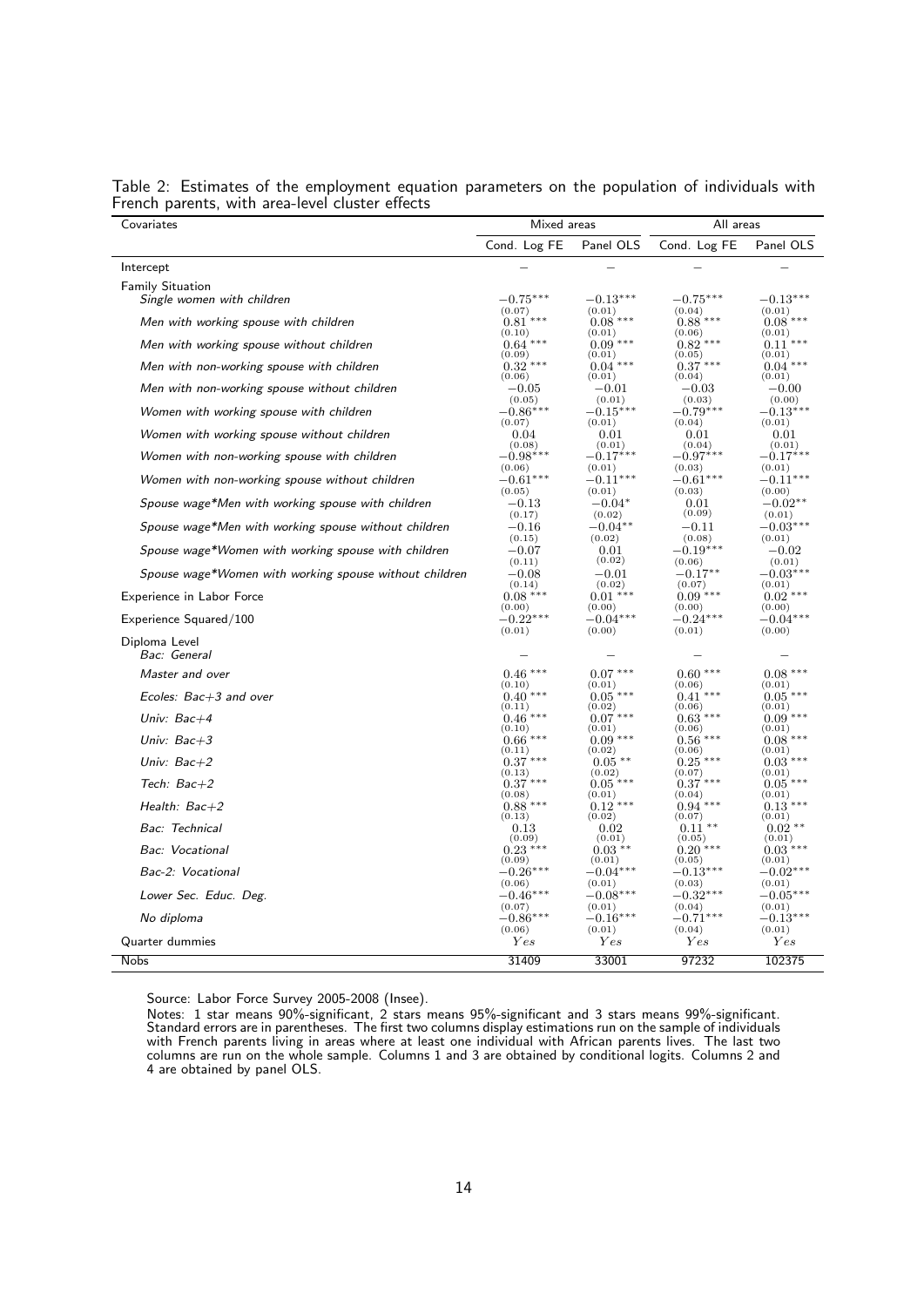| Covariates                                             | Area-level FE        |                      | Sector-level FE      |                      |  |
|--------------------------------------------------------|----------------------|----------------------|----------------------|----------------------|--|
|                                                        | Mixed areas          | All areas            | Mixed sectors        | All sectors          |  |
| Intercept                                              |                      |                      |                      |                      |  |
| <b>Family Situation</b>                                |                      |                      |                      |                      |  |
| Single women with children                             | $-0.75***$           | $-0.75***$           | $-0.77***$           | $-0.81***$           |  |
| Men with working spouse with children                  | (0.07)<br>$0.81***$  | (0.04)<br>$0.88***$  | (0.07)<br>$0.94***$  | (0.04)<br>$1.09***$  |  |
|                                                        | (0.10)               | (0.06)               | (0.10)               | (0.06)               |  |
| Men with working spouse without children               | $0.64***$<br>(0.09)  | $0.82***$<br>(0.05)  | $0.72***$<br>(0.09)  | $0.99***$<br>(0.05)  |  |
| Men with non-working spouse with children              | $0.32***$<br>(0.06)  | $0.37***$<br>(0.04)  | $0.32***$<br>(0.06)  | $0.34***$<br>(0.03)  |  |
| Men with non-working spouse without children           | $^{\rm -0.05}$       | $-0.03$              | $-0.03$              | $-0.04$              |  |
| Women with working spouse with children                | (0.05)<br>$-0.86***$ | (0.03)<br>$-0.79***$ | (0.05)<br>$-0.80***$ | (0.03)<br>$-0.74***$ |  |
|                                                        | (0.07)               | (0.04)               | (0.07)               | (0.04)               |  |
| Women with working spouse without children             | 0.04<br>(0.08)       | 0.01<br>(0.04)       | $0.13*$<br>(0.08)    | $0.14***$<br>(0.04)  |  |
| Women with non-working spouse with children            | $-0.98***$           | $-0.97***$           | $-0.98***$           | $-1.00***$           |  |
|                                                        | (0.06)               | (0.03)               | (0.05)               | (0.03)               |  |
| Women with non-working spouse without children         | $-0.61***$<br>(0.05) | $-0.61***$<br>(0.03) | $-0.60***$<br>(0.05) | $-0.64***$<br>(0.03) |  |
| Spouse wage*Men with working spouse with children      | $-0.13$              | 0.01                 | $-0.12\,$            | 0.02                 |  |
|                                                        | (0.17)               | (0.09)               | (0.17)               | (0.09)               |  |
| Spouse wage*Men with working spouse without children   | $-0.16$<br>(0.15)    | $-0.11$<br>(0.08)    | $-0.19$<br>(0.15)    | $-0.16*$<br>(0.08)   |  |
| Spouse wage*Women with working spouse with children    | $-0.07$              | $-0.19***$           | $-0.07$              | $-0.20***$           |  |
|                                                        | (0.11)<br>$-0.08$    | (0.06)<br>$-0.17***$ | (0.11)               | (0.06)<br>$-0.25*$   |  |
| Spouse wage*Women with working spouse without children | (0.14)               | (0.07)               | $-0.10$<br>(0.14)    | (0.07)               |  |
| Experience in Labor Force                              | $0.08***$            | $0.09***$            | $0.08***$            | $0.09***$            |  |
| Experience Squared/100                                 | (0.00)<br>$-0.22***$ | (0.00)<br>$-0.24***$ | (0.00)<br>$-0.22***$ | (0.00)<br>$-0.25***$ |  |
|                                                        | (0.01)               | (0.01)               | (0.01)               | (0.01)               |  |
| Diploma Level<br>Bac: General                          |                      |                      |                      |                      |  |
|                                                        | $0.46***$            | $0.60***$            | $0.46***$            | $0.60***$            |  |
| Master and over                                        | (0.10)               | (0.06)               | (0.10)               | (0.06)               |  |
| Ecoles: Bac+3 and over                                 | $0.40***$<br>(0.11)  | $0.41***$<br>(0.06)  | $0.40***$<br>(0.11)  | $0.43***$<br>(0.06)  |  |
| Univ: $Bac+4$                                          | $0.46***$            | $0.63***$            | $0.49***$            | $0.67***$            |  |
| Univ: $Bac+3$                                          | (0.10)<br>$0.66***$  | (0.06)<br>$0.56***$  | (0.10)<br>$0.68***$  | (0.06)<br>$0.62***$  |  |
|                                                        | (0.11)               | (0.06)               | (0.11)               | (0.06)               |  |
| Univ: $Bac+2$                                          | $0.37***$<br>(0.13)  | $0.25***$<br>(0.07)  | $0.36***$<br>(0.13)  | $0.23***$<br>(0.07)  |  |
| Tech: $Bac+2$                                          | $0.37***$            | $0.37***$            | $0.38***$            | $0.39***$            |  |
| Health: $Bac+2$                                        | (0.08)<br>$0.88***$  | (0.04)<br>$0.94***$  | (0.08)<br>$0.93***$  | (0.04)<br>$1.06***$  |  |
| Bac: Technical                                         | (0.13)<br>0.13       | (0.07)<br>$0.11**$   | (0.13)<br>$0.15*$    | (0.07)<br>$0.15***$  |  |
| Bac: Vocational                                        | (0.09)<br>$0.23***$  | (0.05)<br>$0.20***$  | (0.09)<br>$0.24***$  | (0.05)<br>$0.22***$  |  |
| Bac-2: Vocational                                      | (0.09)<br>$-0.26***$ | (0.05)<br>$-0.13***$ | (0.09)<br>$-0.26***$ | (0.05)<br>$-0.12***$ |  |
|                                                        | (0.06)               | (0.03)               | (0.06)               | (0.03)               |  |
| Lower Sec. Educ. Deg.                                  | $-0.46***$<br>(0.07) | $-0.32***$<br>(0.04) | $-0.45***$<br>(0.07) | $-0.31***$<br>(0.04) |  |
| No diploma                                             | $-0.86***$           | $-0.71***$           | $-0.91***$           | $-0.72***$           |  |
| Quarter dummies                                        | (0.06)<br>Yes        | (0.04)<br>Yes        | (0.06)<br>Yes        | (0.04)<br>Yes        |  |
|                                                        |                      |                      |                      |                      |  |
| <b>Nobs</b>                                            | 31409                | 97232                | 32234                | 102550               |  |

Table 3: Estimates of the employment equation parameters on the population of individuals with French parents, with area-level or sector-level cluster effects

Notes: 1 star means 90%-significant, 2 stars means 95%-significant and 3 stars means 99%-significant. Standard errors are in parentheses. The first two columns display estimations controlling for area-level cluster effects. The last two columns display estimations controlling for sector-level cluster effects. Column 1 displays estimates on the sample of individuals with French parents living in areas where at least one individual with African parents lives. Column 3 displays estimates on the sample of individuals with French parents living in sectors where at least one individual with African parents lives. Estimates reported in columns 2 and 4 are run on the whole sample. All estimates are obtained by conditional logits.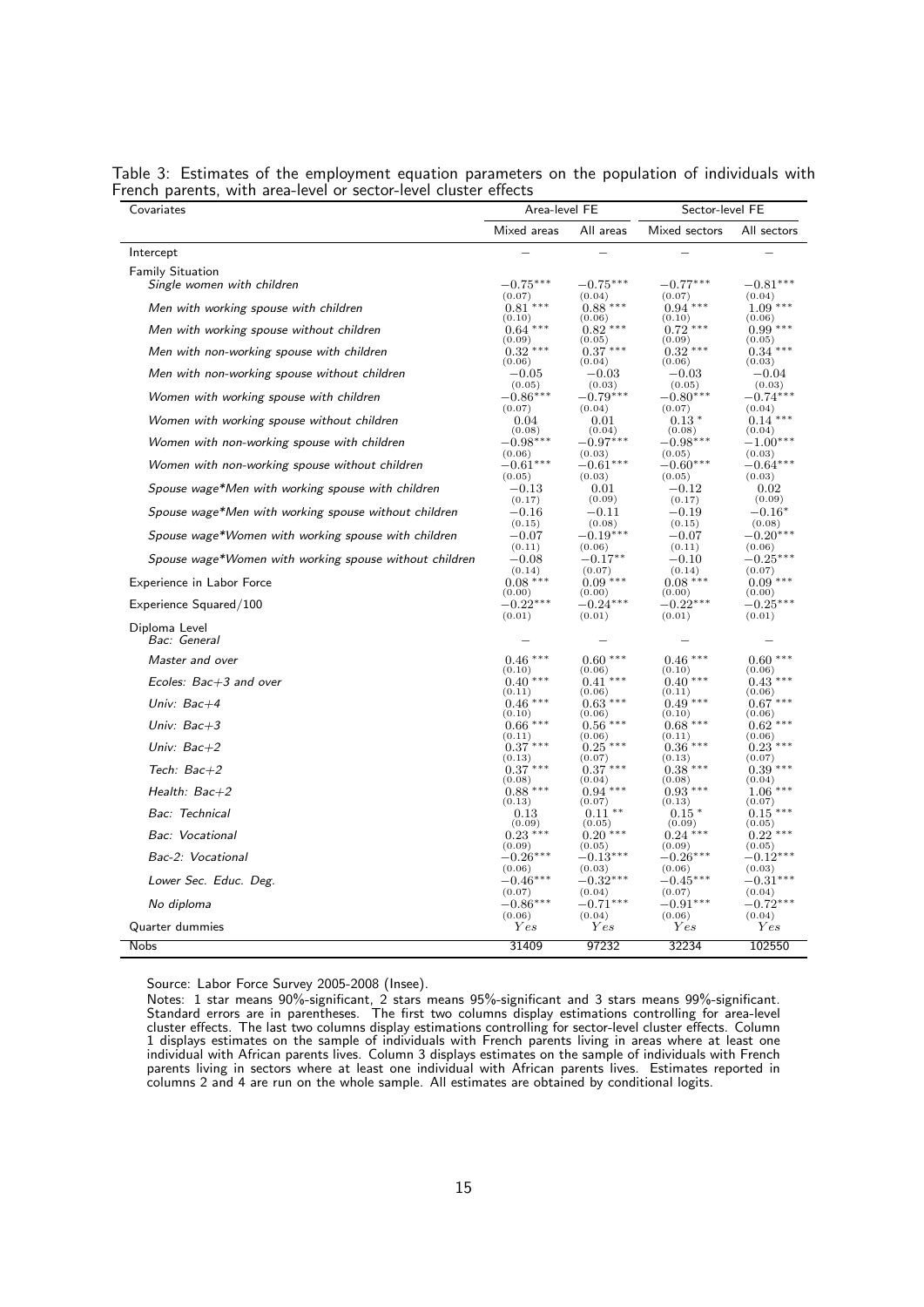| Covariates                                             | Area-level FE |             | Logit       |            |  |
|--------------------------------------------------------|---------------|-------------|-------------|------------|--|
|                                                        | Mixed areas   | All areas   | Mixed areas | All areas  |  |
| Intercept                                              |               |             |             |            |  |
| <b>Family Situation</b><br>Single women with children  | $-0.75***$    | $-0.75***$  | $-0.78***$  | $-0.76***$ |  |
| Men with working spouse with children                  | (0.07)        | (0.04)      | (0.06)      | (0.04)     |  |
|                                                        | $0.81***$     | $0.88***$   | $1.21***$   | $1.29***$  |  |
|                                                        | (0.10)        | (0.06)      | (0.10)      | (0.06)     |  |
| Men with working spouse without children               | $0.64***$     | $0.82***$   | $1.00***$   | $1.18***$  |  |
| Men with non-working spouse with children              | (0.09)        | (0.05)      | (0.09)      | (0.05)     |  |
|                                                        | $0.32***$     | $0.37***$   | $0.34***$   | $0.38***$  |  |
|                                                        | (0.06)        | (0.04)      | (0.05)      | (0.03)     |  |
| Men with non-working spouse without children           | $-0.05$       | $-0.03$     | 0.05        | $0.05*$    |  |
| Women with working spouse with children                | (0.05)        | (0.03)      | (0.05)      | (0.03)     |  |
|                                                        | $-0.86***$    | $-0.79***$  | $-0.51***$  | $-0.45***$ |  |
|                                                        | (0.07)        | (0.04)      | (0.06)      | (0.03)     |  |
| Women with working spouse without children             | 0.04          | 0.01        | $0.39***$   | $0.34***$  |  |
| Women with non-working spouse with children            | (0.08)        | (0.04)      | (0.07)      | (0.04)     |  |
|                                                        | $-0.98***$    | $-0.97***$  | $-0.84***$  | $-0.85***$ |  |
| Women with non-working spouse without children         | (0.06)        | (0.03)      | (0.05)      | (0.03)     |  |
|                                                        | $-0.61***$    | $-0.61***$  | $-0.46***$  | $-0.49***$ |  |
|                                                        | (0.05)        | (0.03)      | (0.04)      | (0.03)     |  |
| Spouse wage*Men with working spouse with children      | $-0.13$       | 0.01        | $-0.03$     | 0.05       |  |
| Spouse wage*Men with working spouse without children   | (0.17)        | (0.09)      | (0.16)      | (0.09)     |  |
|                                                        | $-0.16$       | $-0.11$     | $-0.08$     | $-0.01$    |  |
|                                                        | (0.15)        | (0.08)      | (0.14)      | (0.08)     |  |
| Spouse wage*Women with working spouse with children    | $-0.07$       | $-0.19***$  | $-0.01$     | $-0.15***$ |  |
| Spouse wage*Women with working spouse without children | (0.11)        | (0.06)      | (0.11)      | (0.06)     |  |
|                                                        | $-0.08$       | $-0.17**$   | 0.00        | $-0.16***$ |  |
|                                                        | (0.14)        | (0.07)      | (0.13)      | (0.07)     |  |
| <b>Experience in Labor Force</b>                       | $0.08***$     | $0.09***$   | $0.09***$   | $0.09***$  |  |
| Experience Squared/100                                 | (0.00)        | (0.00)      | (0.00)      | (0.00)     |  |
|                                                        | $-0.22***$    | $-0.24***$  | $-0.21***$  | $-0.23***$ |  |
|                                                        | (0.01)        | (0.01)      | (0.01)      | (0.01)     |  |
| Diploma Level<br>Bac: General                          |               |             |             |            |  |
| Master and over                                        | $0.46***$     | $0.60***$   | $0.42***$   | $0.56***$  |  |
| Ecoles: $Bac+3$ and over                               | (0.10)        | (0.06)      | (0.09)      | (0.05)     |  |
|                                                        | $0.40***$     | $0.41***$   | $0.43***$   | $0.39***$  |  |
|                                                        | (0.11)        | (0.06)      | (0.10)      | (0.06)     |  |
| Univ: Bac+4                                            | $0.46***$     | $0.63***$   | $0.50***$   | $0.62***$  |  |
| Univ: $Bac+3$                                          | (0.10)        | (0.06)      | (0.09)      | (0.05)     |  |
|                                                        | $0.66***$     | $0.56***$   | $0.68***$   | $0.55***$  |  |
| Univ: $Bac+2$                                          | (0.11)        | (0.06)      | (0.10)      | (0.06)     |  |
|                                                        | $0.37***$     | $0.25***$   | $0.35***$   | $0.22***$  |  |
|                                                        | (0.13)        | (0.07)      | (0.12)      | (0.07)     |  |
| Tech: Bac+2                                            | $0.37***$     | $0.37***$   | $0.46***$   | $0.44***$  |  |
| Health: $Bac+2$                                        | (0.08)        | (0.04)      | (0.07)      | (0.04)     |  |
|                                                        | $0.88***$     | $0.94***$   | $0.95***$   | $0.96***$  |  |
|                                                        | (0.13)        | (0.07)      | (0.13)      | (0.07)     |  |
| Bac: Technical                                         | 0.13          | $0.11**$    | $0.20**$    | $0.18***$  |  |
| Bac: Vocational                                        | (0.09)        | (0.05)      | (0.08)      | (0.05)     |  |
|                                                        | $0.23***$     | $0.20***$   | $0.32***$   | $0.24***$  |  |
| Bac-2: Vocational                                      | (0.09)        | (0.05)      | (0.08)      | (0.04)     |  |
|                                                        | $-0.26***$    | $-0.13***$  | $-0.29***$  | $-0.12***$ |  |
| Lower Sec. Educ. Deg.                                  | (0.06)        | (0.03)      | (0.06)      | (0.03)     |  |
|                                                        | $-0.46***$    | $-0.32***$  | $-0.47***$  | $-0.31***$ |  |
| No diploma                                             | (0.07)        | (0.04)      | (0.06)      | (0.04)     |  |
|                                                        | $-0.86***$    | $-0.71***$  | $-1.02***$  | $-0.79***$ |  |
| Quarter dummies                                        | (0.06)        | (0.04)      | (0.06)      | (0.03)     |  |
|                                                        | Yes           | <b>Y</b> es | Yes         | Yes        |  |
| <b>Nobs</b>                                            | 31409         | 97232       | 33052       | 102830     |  |

Table 4: Estimates of the employment equation parameters on the population of individuals with French parents, with and without area-level cluster effects

Notes: 1 star means 90%-significant, 2 stars means 95%-significant and 3 stars means 99%-significant. Standard errors are in parentheses. The first two columns display estimations controlling for area-level cluster effects, obtained by conditional logit. The last two columns display logit estimations, not controlling for any cluster effect. Columns 1 and 3 displays estimates on the sample of individuals with French parents living in areas where at least one individual with African parents lives. Estimations reported in columns 2 and 4 are run on the whole sample.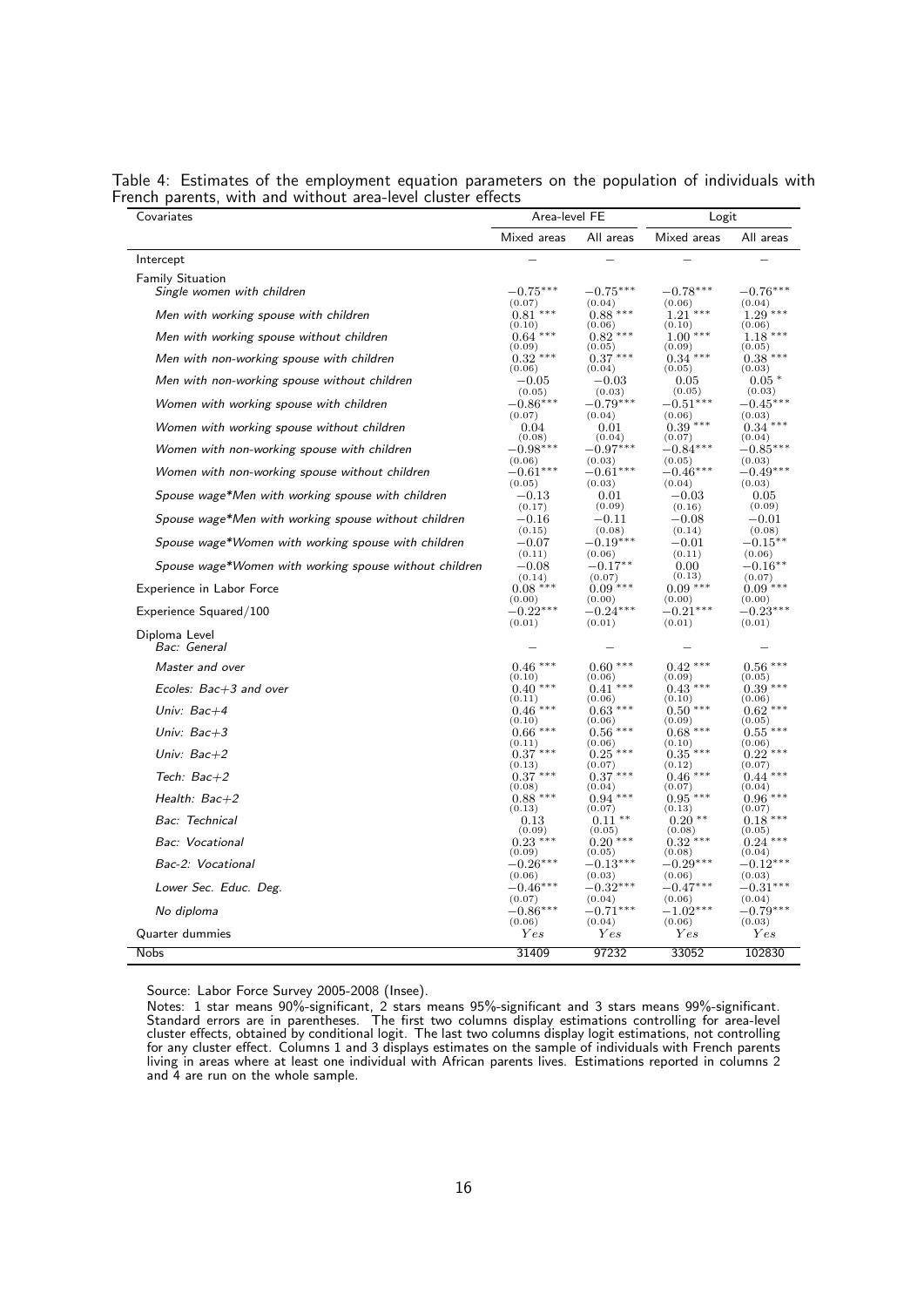| Covariates                    | Panel OLS                      |                                | <b>OLS</b>                     |                                |
|-------------------------------|--------------------------------|--------------------------------|--------------------------------|--------------------------------|
|                               | Mixed areas                    | All areas                      | Mixed areas                    | All areas                      |
| Intercept                     |                                |                                |                                |                                |
| Working time<br>Full-time     |                                |                                |                                |                                |
| Less than 50%                 | $-1.21***$                     | $-1.23***$                     | $-1.24***$                     | $-1.25***$                     |
| 50%                           | (0.01)<br>$-0.67***$           | (0.01)<br>$-0.69***$           | (0.01)<br>$-0.67***$           | (0.01)<br>$-0.69***$           |
| Between 50% and 80%           | (0.01)<br>$-0.50***$<br>(0.01) | (0.01)<br>$-0.50***$<br>(0.01) | (0.01)<br>$-0.53***$<br>(0.01) | (0.01)<br>$-0.51***$<br>(0.01) |
| 80%                           | $-0.23***$                     | $-0.24***$                     | $-0.23***$                     | $-0.24***$                     |
| More than 80%                 | (0.01)<br>$-0.19***$<br>(0.02) | (0.01)<br>$-0.20***$<br>(0.01) | (0.01)<br>$-0.22***$<br>(0.02) | (0.01)<br>$-0.20***$<br>(0.01) |
| Gender<br>Men                 |                                |                                |                                |                                |
| Women                         | $-0.18***$                     | $-0.19***$                     | $-0.18***$                     | $-0.18***$                     |
| Experience in Labor Force     | (0.00)<br>$0.02***$<br>(0.00)  | (0.00)<br>$0.02***$<br>(0.00)  | (0.00)<br>$0.02***$<br>(0.00)  | (0.00)<br>$0.02***$<br>(0.00)  |
| Experience Squared/100        | $-0.03***$                     | $-0.04***$                     | $-0.04***$                     | $-0.04***$                     |
| Seniority<br>Less than 1 year | (0.00)                         | (0.00)                         | (0.00)                         | (0.00)                         |
| 1 to 5 years                  | $0.09***$                      | $0.10***$                      | $0.10***$                      | $0.10***$                      |
| 5 to 10 years                 | (0.01)<br>$0.16***$            | (0.00)<br>$0.16***$            | (0.01)<br>$0.16***$            | (0.00)<br>$0.16***$            |
| More than 10 years            | (0.01)<br>$0.25***$<br>(0.01)  | $(0.00)$<br>0.26***<br>(0.00)  | (0.01)<br>$0.26***$<br>(0.01)  | (0.00)<br>$0.26***$<br>(0.00)  |
| Diploma Level<br>Bac: General |                                |                                |                                |                                |
| Master and over               | $0.41***$                      | $0.44***$                      | $0.45***$                      | $0.49***$                      |
| Ecoles: Bac+3 and over        | (0.01)<br>$0.49***$            | (0.01)<br>$0.49***$            | (0.01)<br>$0.55\,***$          | (0.01)<br>$0.56***$            |
| Univ: Bac+4                   | (0.01)<br>$0.14***$<br>(0.01)  | (0.01)<br>$0.15***$<br>(0.01)  | (0.01)<br>$0.12***$<br>(0.01)  | (0.01)<br>$0.14***$<br>(0.01)  |
| Univ: Bac+3                   | $0.27***$                      | $0.26***$                      | $0.29***$                      | $0.27***$                      |
| Univ: Bac+2                   | (0.01)<br>$0.05***$            | (0.01)<br>$0.07***$            | (0.01)<br>$0.04***$            | (0.01)<br>$0.07***$            |
| Tech: Bac+2                   | (0.02)<br>$0.12***$            | (0.01)<br>$0.12***$            | (0.02)<br>$0.11***$            | (0.01)<br>$0.11***$            |
| Health: Bac+2                 | (0.01)<br>$0.26***$            | (0.01)<br>$0.24***$            | (0.01)<br>$0.24***$            | (0.01)<br>$0.22***$            |
| Bac: Technical                | (0.02)<br>$-0.04***$           | (0.01)<br>$-0.04***$           | (0.02)<br>$-0.07***$           | (0.01)<br>$-0.06***$           |
| Bac: Vocational               | (0.01)<br>$-0.02^\ast$         | (0.01)<br>$-0.03***$           | (0.01)<br>$-0.06***$           | (0.01)<br>$-0.06***$           |
| Bac-2: Vocational             | (0.01)<br>$-0.15***$           | (0.01)<br>$-0.17***$           | (0.01)<br>$-0.20***$           | (0.01)<br>$-0.21***$           |
| Lower Sec. Educ. Deg.         | (0.01)<br>$-0.13***$           | (0.01)<br>$-0.15***$           | (0.01)<br>$-0.17***$           | (0.01)<br>$-0.18***$           |
| No diploma                    | (0.01)<br>$-0.28***$<br>(0.01) | (0.01)<br>$-0.30***$<br>(0.01) | (0.01)<br>$-0.34***$<br>(0.01) | (0.01)<br>$-0.36***$<br>(0.01) |
| Quarter dummies               | Yes                            | Yes                            | Yes                            | Yes                            |
| <b>Nobs</b>                   | 22114                          | 69891                          | 24378                          | 77447                          |

Table 5: Estimates of the wage equation parameters on the population of individuals with French parents, with area-level or without cluster effects

Notes: 1 star means 90%-significant, 2 stars means 95%-significant and 3 stars means 99%-significant. Standard errors are in parentheses. Estimations are performed by panel OLS. The first column presents the estimates over the population of individuals with French parents living in areas where at least one individual with African parents lives. The second column presents the estimates over the whole sample.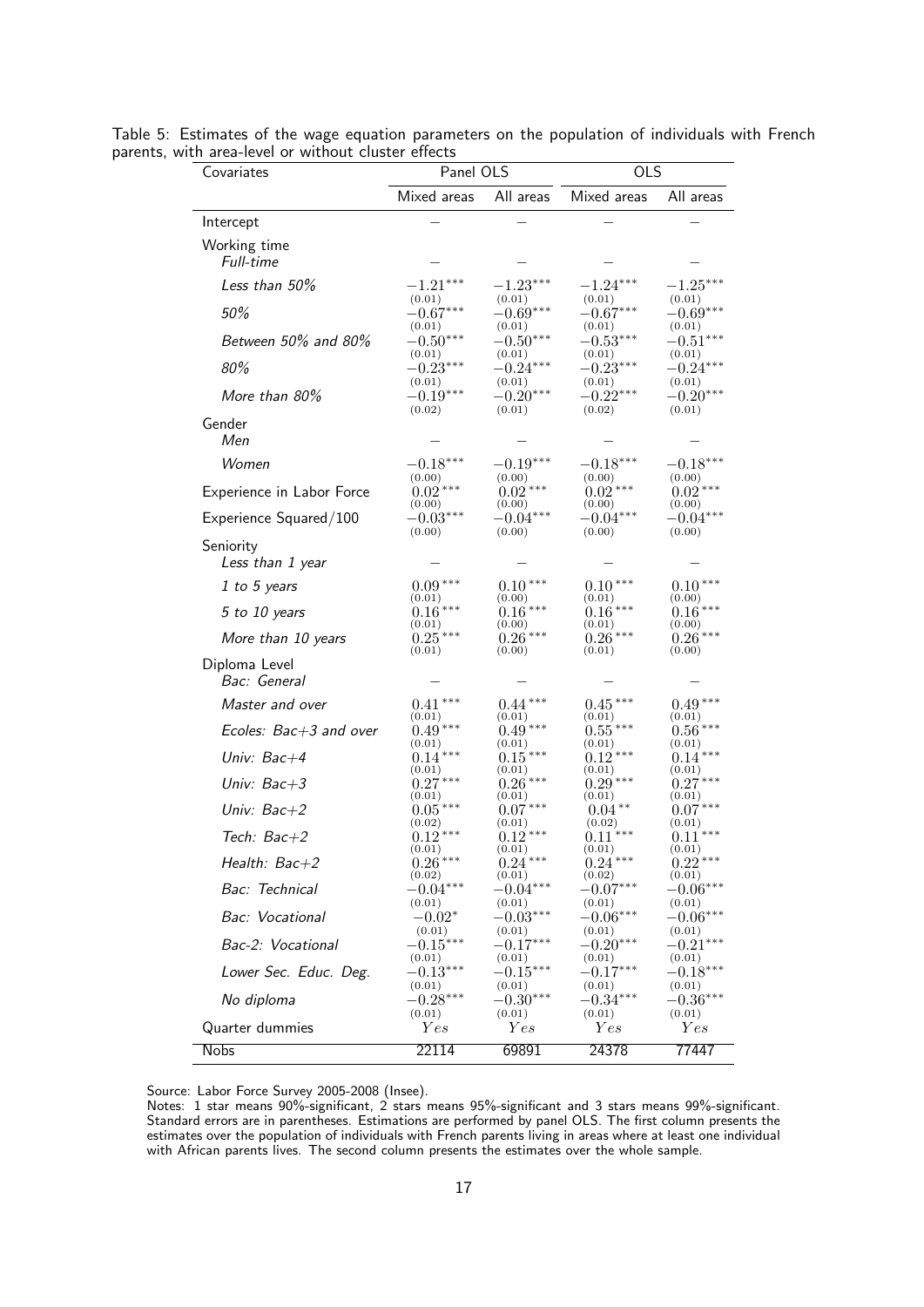Figure 3: Densities of cluster effects, by subpopulation

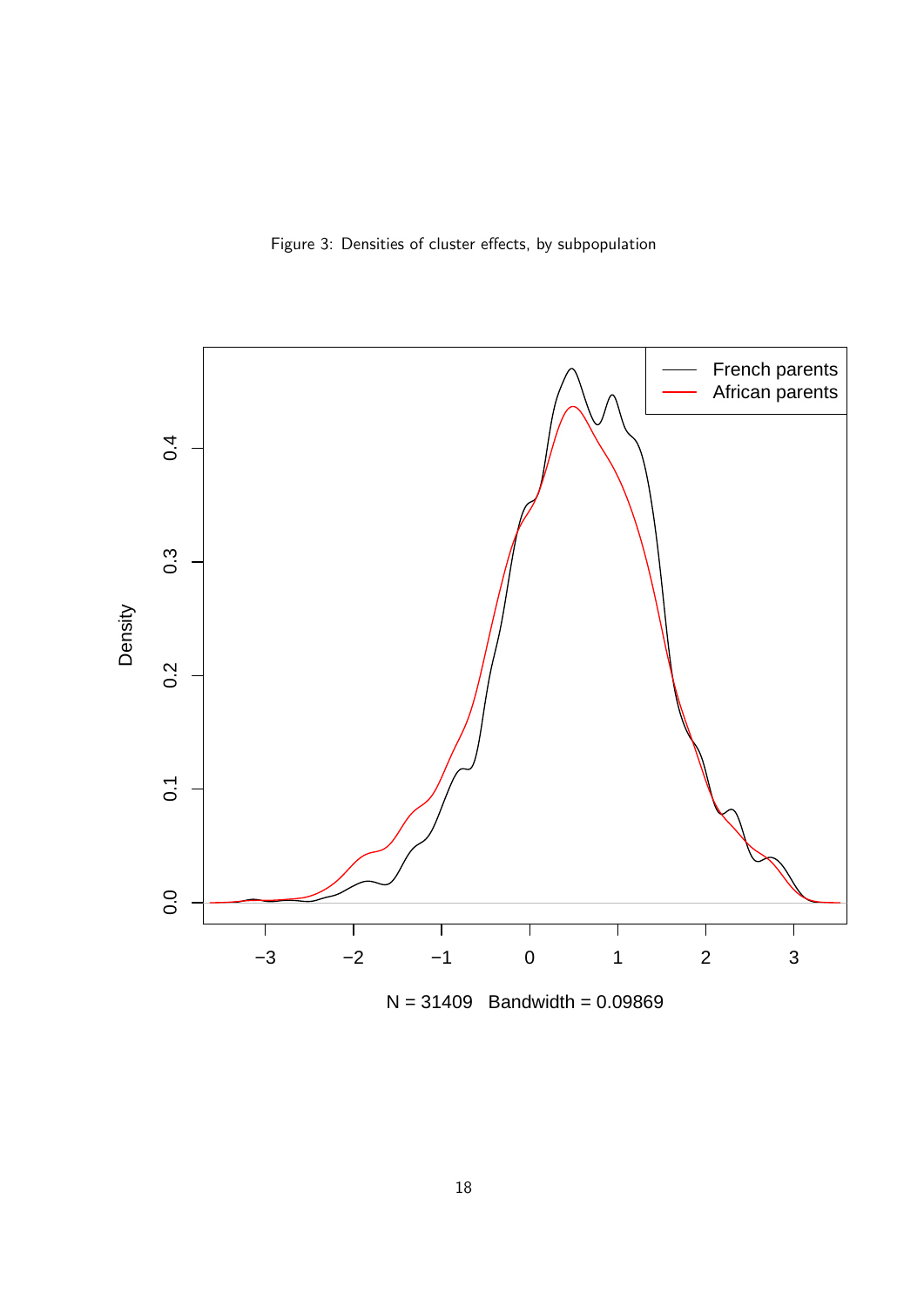|                                |                            | With cluster effects       | Without cluster effects        |            |            |
|--------------------------------|----------------------------|----------------------------|--------------------------------|------------|------------|
|                                | Employment                 |                            | Wage                           | Employment | Wage       |
|                                | Cond. logit                | Panel OLS                  | Panel OLS                      | Logit      | <b>OLS</b> |
| Raw gap                        | 0.155                      | 0.153<br>$[0.139 - 0.166]$ | 0.113<br>$[0.095 - 0.132]$     | 0.155      | 0.117      |
| Support gap (reference pop.)   | 0.011                      |                            |                                |            |            |
| Area quality gap               | 0.042<br>$[0.042 - 0.042]$ | 0.038<br>$[0.028 - 0.046]$ | 0.026<br>$[0.013 - 0.043]$     |            |            |
| Covariate gap                  | 0.007<br>$[0.006 - 0.012]$ | 0.007<br>$[0.002 - 0.011]$ | 0.091<br>$[0.074 - 0.106]$     | 0.030      | 0.117      |
| Unexplained                    | 0.090<br>$[0.085 - 0.091]$ | 0.108<br>$[0.094 - 0.124]$ | $-0.005$<br>$[-0.020 - 0.009]$ | 0.125      | 0.000      |
| Support gap (pop. of interest) | 0.005                      |                            |                                |            |            |

Table 6: Decomposition of the employment and the wage differentials

Note: In brackets are reported 95% intervals of confidence, obtained by full bootstrap on the observations.

Table 3 present estimates for the employment equation, comparing regressions in which area-level cluster effects are introduced versus those with sector-level cluster effects. Differences between the estimates controlling for area- and sector-level clusters are small. The only qualitative difference is on the coefficient on women with working spouse without children. Table 4 compares the conditional logit with area-level cluster effects with the logit that takes no account of the clustering structure. In this case, differences are stronger but still quite small. Interestingly, the estimates of the sector-level cluster effects model seem to lie in between the two others, but closer to the area-level one.

Table 5 also displays some differences, yet small between results from panel OLS and OLS estimations.

As evoked in the Methodology section, the counterfactuals involved in the decomposition of the employment equation are likely to be biased when the model is estimated by conditional logit. First, this bias is documented to be small in several studies as far as marginal effects are concerned, see Greene (2004), Hahn & Newey (2004) and Fernandez-Val (2009). Second, as such a bias does not exist when the model is estimated and as the decompositions pbtained in the conditional logit and the linear cases are rather similar, it might be concluded that the incidental parameter is not a first-order issue here.

#### 4.4 Discussion

These results are evidence that location matters for both employment probability and wage. However, the French case contrasts with other countries' situations in that segregation or spatial mismatch issues do not seem to be the main determinant to explain the differentials in labor market outcomes between individuals with French parents and individuals with African parents. For the wage, most of the gap is explained by differences in observable covariates while a quarter is accounted for by differences in neighborhood quality. None of the gap remains unexplained. For access to employment, on the other hand, differences are hardly explained by differences in characteristics or neighborhood quality. The differential in covariates accounts for about 5%, the one in the residence location for about 25%, while the remaining is unexplained.

Our estimations are realized without taking too much care of endogeneity issues. The identification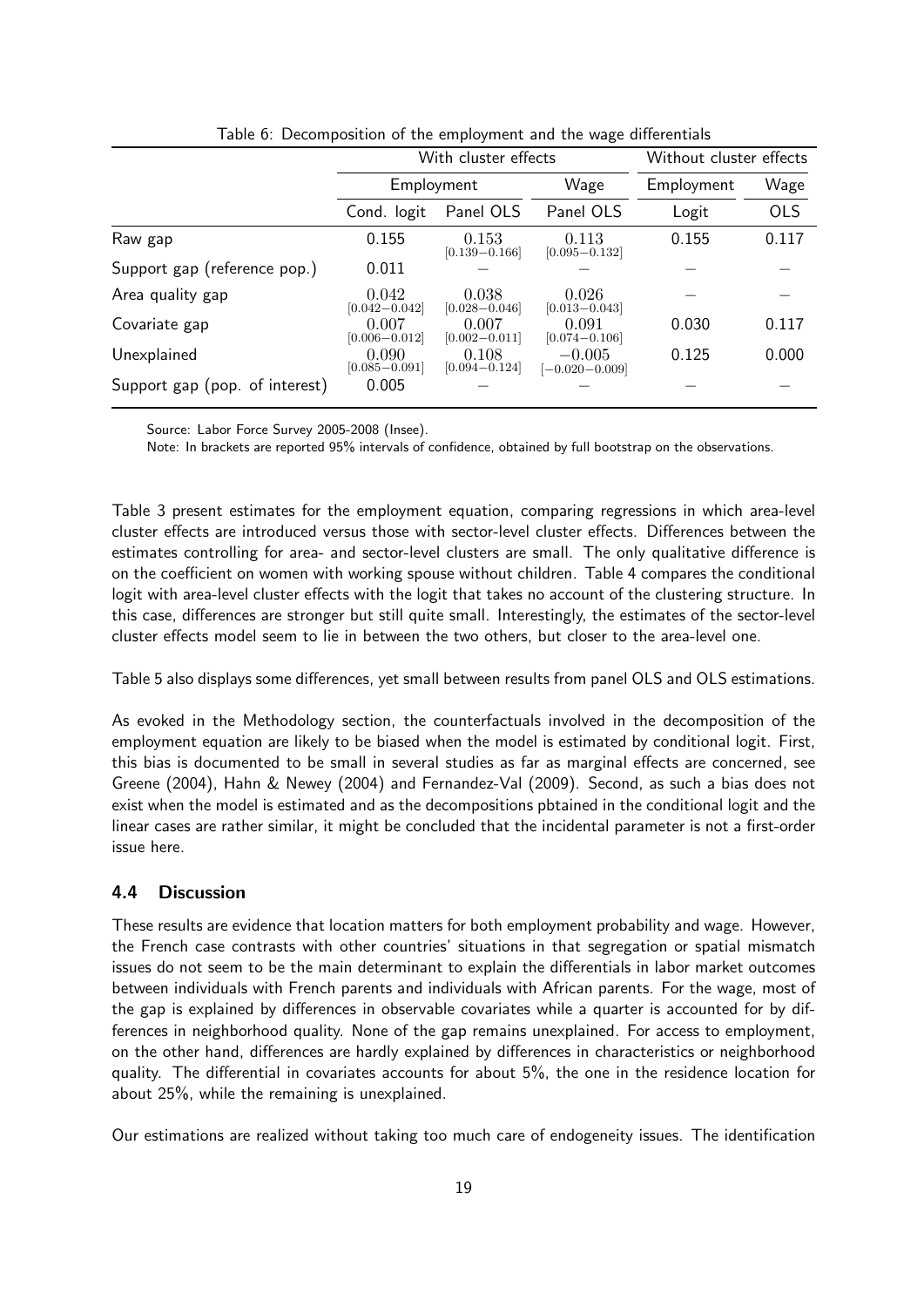of the impact of individual characteristics on wages is widely known to suffer from many endogeneity problems. Education may be correlated with some unobserved individual talent, firm seniority with some unobserved component of individual productivity... Is our analysis still valid despite of this issue? Obviously, potential endogeneity impedes the interpretation of the estimated coefficients in the employment and the wage equations as causal coefficients. They are the sum of the true causal coefficient and the impact of the unobserved characteristics correlated with the observed ones. Thus, the decomposition analysis remains sensible in spite of endogeneity if one assumes that the expectations of the unobservables relevant to wage or employment are the same in each group, conditional on observables.<sup>17</sup>

The coefficients of cluster-effects are also likely to be endogenous. Obviously, residence location is not an exogenous phenomenon, and people will choose their location according to their observed and unobserved characteristics. For instance, as tackled by Tiebout (1956) or in the bulk of literature exploring the mechanisms of social segregation, the *sorting* phenomenon predicts that individuals that are endowed with higher productivity (a part of which being potentially unobservable) tend to cluster. The spatial mismatch literature adds that they would cluster in areas that are located closer to jobs. Therefore, there might exist a positive correlation between unobserved factors of the employment (or the wage) equation and the cluster effects. That would bias upward the estimates of cluster effects obtained in this paper. The interpretation of the results have to include this issue. The component relating to the cluster effects sums up many factors: the impact of the neighborhood quality itself (through spatial mismatch or human capital externalities), the impact of redlining discrimination and the sorting phenomenon. If anything, the computed component is thus an upper bound of the contribution to employment and wage gaps of the differences in residence neighborhood quality. Conversely, the unexplained component is a lower bound of the unexplained component that would be obtained if redlining discrimination and sorting were accounted for in the estimation of the cluster effects. The unexplained component of the employment gap is therefore *at least* of 10 points.

Another issue that has not been dealt with is selection into employment, that may bias coefficients of the wage equation. A correlation between unobservables of the wage and the employment equations, a very likely case, induces a bias on the coefficients of the wage equation. In line with the former argument about endogeneity, this would not be a problem if the bias were symmetric across groups. In the selection case, this assumption seems quite unlikely. As is noticed in this analysis of the employment probability, there exists unexplained differences across groups, even after controlling for differences in observables. Thus, it seems very likely that selection processes differ across groups, and that the symmetry assumption does not hold. In practice, however, Aeberhardt et al. (2009) attempt to control for selection in the wage equation, in the case of ethnic differentials in France. Their estimations, that do not include cluster effects, show that decomposition results are not qualitatively changed.

The main drawback of the Blinder-Oaxaca decomposition is that there might exist unobserved individual characteristics correlated with the individual's origin but only partially correlated with observables. If such unobserved characteristics exist, it is impossible to identify the unexplained part of the gap as discrimination. In this study, the introduction of cluster effects in the employment equation reduces the unexplained component, but the latter remains the main component of the employment gap. This suggests that neighborhood differences accounts for around 25% of the unexplained component in

<sup>&</sup>lt;sup>17</sup>To see this, imagine the following simple case in which the variable of interest  $E_i$  depends only on the observable scalar  $x_i$  and on the unobservable  $z_i$ , such that:  $E_i = \alpha + \beta_x x_i + \beta_z z_i + \varepsilon$  and that  $\mathbb{E}[z|x] = \mu$ . Then, the estimated coefficient  $\hat{\beta}_x$  relating to x will lead to  $\mathbb{E}[\hat{\beta}_x] = \beta_x + \beta_z \mu$ . For the decomposition to remain relevant, one needs  $\mu$  to be equal across groups.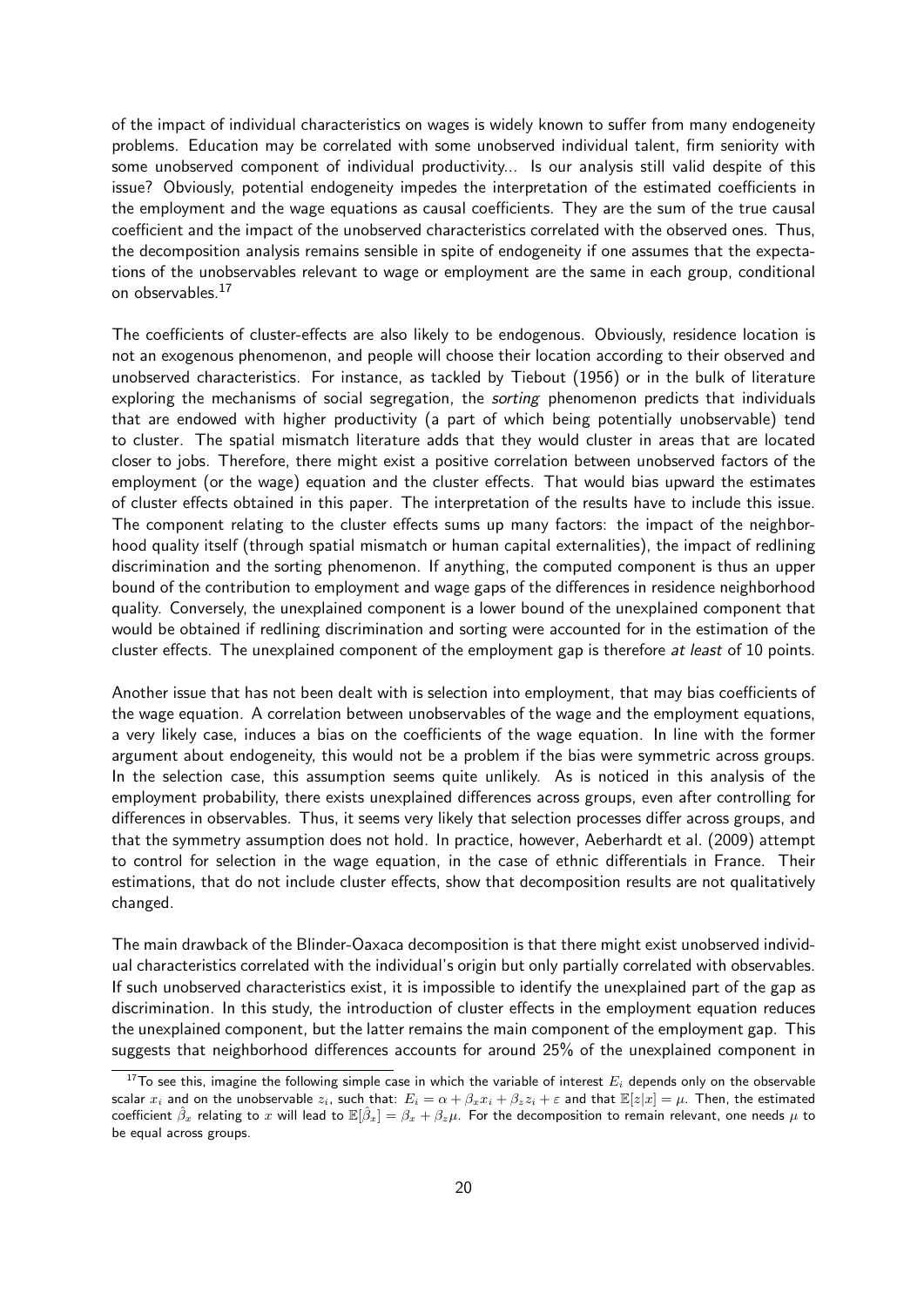the employment decompositions based on estimations not controlling for cluster effects. This means that the other 75% of the unexplained component are uncorrelated both to observable characteristics and to the quality of the neighborhood of residence. What else may remain in the unexplained component of the employment gap? Discrimination is an obvious candidate. The ability to speak French language is sometimes claimed to be another one, see for instance Domingues Dos Santos & Wolff (2007).<sup>18</sup> The quality of networks is yet another possibility: children of migrants may be penalized the weaker quality of their parents' networks, with respect to individuals with French parents. This hypothesis could be tested comparing outcomes of children of migrants whose wave of arrival in France was simultanous, but whose country of origin differ.

## References

- Aeberhardt, R., Fougère, D., Pouget, J. & Rathelot, R. (2009), Wages and employment of french workers with african origin. forthcoming in the Journal of Population Economics.
- Altonji, J. & Blank, R. (1999), Race and gender in the labor market, in O. Ashenfelter & D. Card, eds, 'Handbook of Labor Economics', Vol. 3C, Elsevier, Amsterdam, pp. 3143–3259.
- Andersen, P. (1970), 'Asymptotic properties of conditional maximum likelihood estimators', Journal of the Royal Statistical Society, Series B 32, 283–301.
- Arrow, K. J. (1973), The theory of discrimination, in O. Ashenfelter & A. Rees, eds, 'Discrimination in Labor Markets', Princeton University Press, pp. 3–33.
- Becker, G. (1957). The Economics of Discrimination, University of Chicago Press.
- Blinder, A. (1973), 'Wage discrimination: Reduced form and structural estimates', Journal of Human Resources 8(4), 436–455.
- Borjas, G. J. (1998), 'To ghetto or not to ghetto: Ethnicity and residential segregation', Journal of Urban Economics 44(2), 228–253.
- Chamberlain, G. (1980), 'Analysis of covariance with qualitative data', Review of Economic Studies 47, 225–238.
- Croissant, Y. & Millo, G. (2007), plm: Linear models for panel data. R package version 0.3-1.
- Cutler, D. M. & Glaeser, E. L. (1997), 'Are ghettos good or bad?', The Quarterly Journal of Economics 112(3), 827–72.
- Domingues Dos Santos, M. (2005), 'Travailleurs maghrébins et portugais en france : le poids de l'origine', Revue Economique 56(2), 447-464.
- Domingues Dos Santos, M. & Wolff, F.-C. (2007), Human capital background and the educational attainment of the second-generation immigrants in france. mimeo.
- Dupray, A. & Moullet, S. (2004), L'insertion des jeunes d'origine maghrébine en france : des différences plus marquées dans l'accès à l'emploi qu'en matière salariale. Document de travail du Céreq.

 $18$ One can think of two strategies to attempt to control for the influence of language. First, some surveys explicitly ask individuals about the language that was spoken at home during childhood but it is not the case in the French LFS. Then, one could try to compare outcomes between individuals coming from Martinique and Guadeloupe and others coming from African countries: the former often speaking French at home while the latter usually not doing.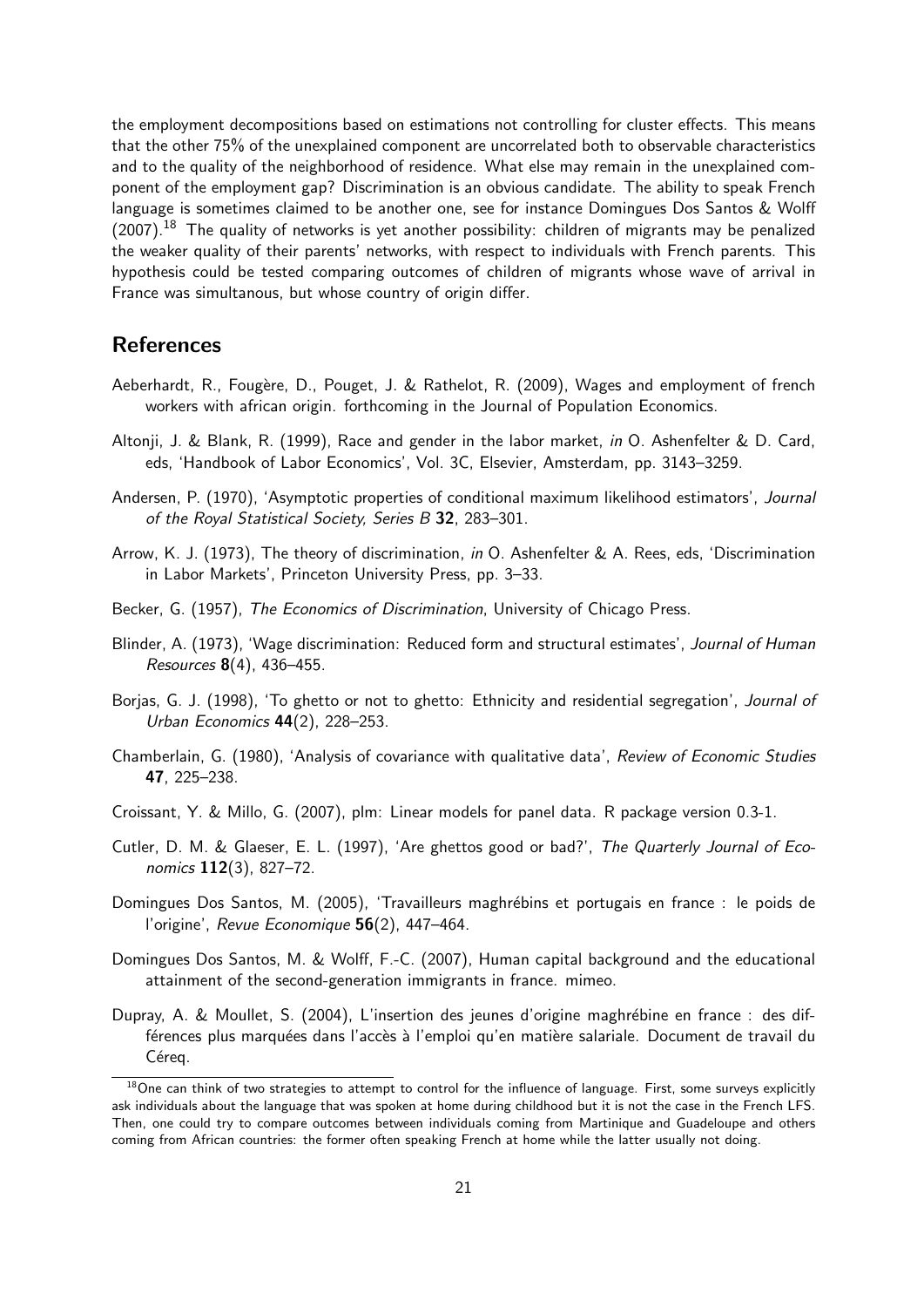- Fernandez-Val, I. (2009), 'Fixed effects estimation of structural parameters and marginal effects in panel probit models', Journal of Econometrics 150(1), 71-85.
- Gobillon, L., Magnac, T. & Selod, H. (2007), The effect of location on finding a job in the paris region. CEPR Working Paper 6199.
- Gobillon, L. & Selod, H. (2008), 'Ségrégation résidentielle, accès à l'emploi, et chômage : le cas de l'île-de-france', Economie et Prévision 180-181.
- Gobillon, L., Selod, H. & Zenou, Y. (2007), 'The mechanisms of spatial mismatch', Urban Studies 44(12), 2401–2427.
- Greene, W. (2004), 'The behavior of the fixed effects estimator in nonlinear models', Econometrics Journal 7(1), 98–119.
- Gronau, R. (1974), 'Wage comparisons a selectivity bias', Journal of Political Economy 82(6), 1119– 1143.
- Hahn, J. & Newey, W. (2004), 'Jackknife and analytical bias reduction for nonlinear panel models', Econometrica 72(4), 1295–1319.
- Heckman, J. J. (1981), The incidental parameter problem and the problem of initial conditions in estimating a discrete time-discrete data stochastic process, in C. F. Manski & D. McFadden, eds, 'Structural Analysis of Discrete Choice Models with Econometric Applications', MIT Press.
- Heckman, J. J. (1998), 'Detecting discrimination', Journal of Economic Perspectives 12(2), 101–116.
- Holzer, H. J. & Reaser, J. (2000), 'Black applicants, black employees, and urban labor market policy', Journal of Urban Economics 48(3), 365-387. URL: http://ideas.repec.org/a/eee/juecon/v48y2000i3p365-387.html
- Kain, J. F. (1968), 'Housing segregation, negro employment, and metropolitan decentralization', Quarterly Journal of Economics 82(2), 175–197.
- Lancaster, T. (2000), 'The incidental parameter problem since 1948', Journal of Econometrics 95, 391–413.
- Leonard, J. S. (1987), 'The interaction of residential segregation and employment discrimination', Journal of Urban Economics 21(3), 323-346. URL: http://ideas.repec.org/a/eee/juecon/v21y1987i3p323-346.html
- Maurin, E. (2004), Le Ghetto Français, Seuil.
- Meurs, D., Pailhé, A. & Simon, P. (2006), 'The persistence of intergenerational inequalities linked to immigration: Labour market outcomes for immigrants and their descendants in france', Population  $61(5)$ , 645–682.
- Mincer, J. (1958), 'Investment in human capital and personal income distribution', Journal of Political Economy 66, 281.
- Neyman, J. & Scott, E. (1948), 'Consistent estimates based on partially consistent observations', Econometrica  $16(1)$ , 1–32.
- Oaxaca, R. (1973), 'Male-female wage differentials in urban labor markets', International Economic Review 14(3), 693–709.